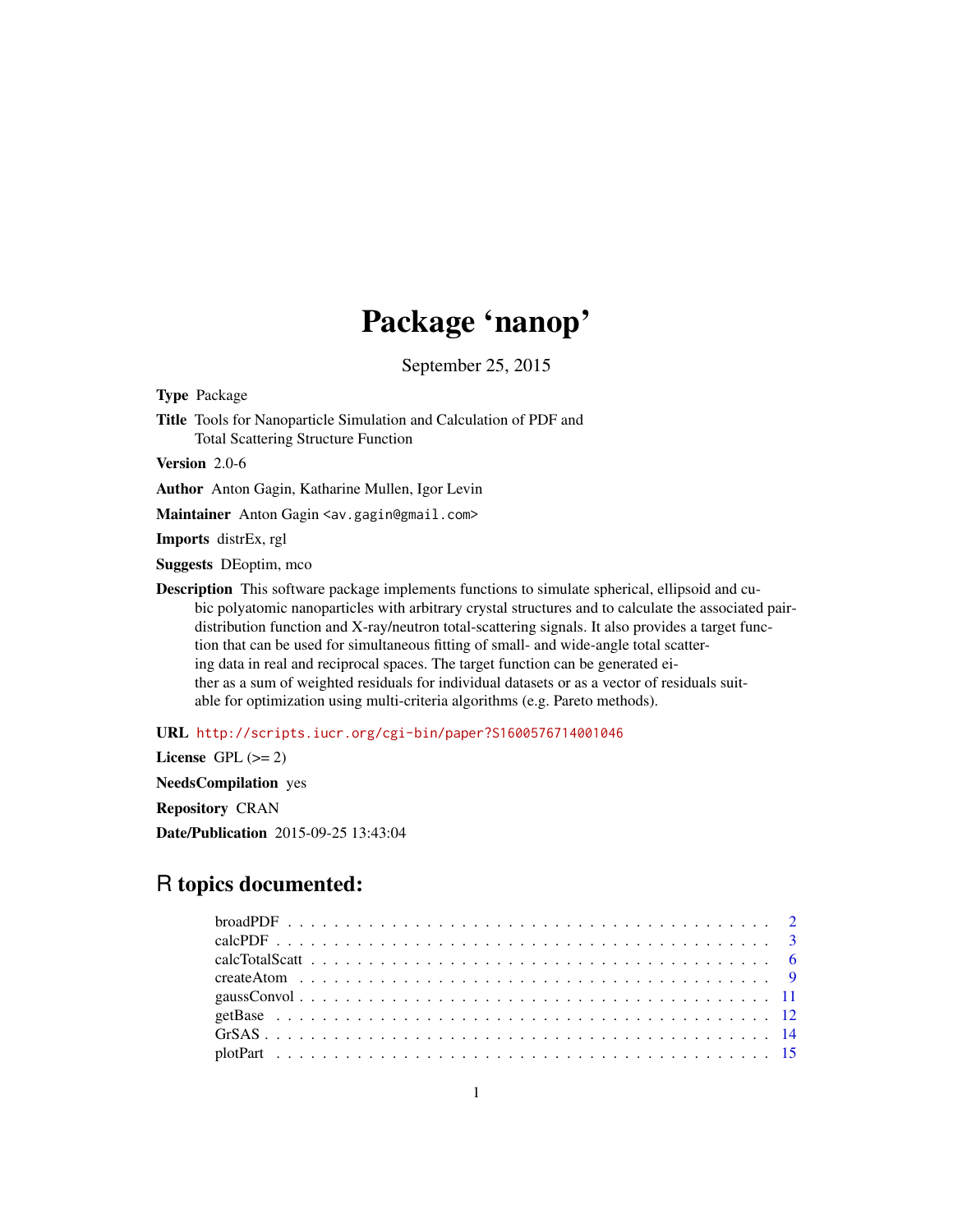#### <span id="page-1-0"></span>2 broadPDF

| Index |  |  |  |  |  |  |  |  |  |  |  |  |  |  |  |  |  |  |  |  |  |  |
|-------|--|--|--|--|--|--|--|--|--|--|--|--|--|--|--|--|--|--|--|--|--|--|
|       |  |  |  |  |  |  |  |  |  |  |  |  |  |  |  |  |  |  |  |  |  |  |
|       |  |  |  |  |  |  |  |  |  |  |  |  |  |  |  |  |  |  |  |  |  |  |

<span id="page-1-1"></span>broadPDF *Analytically broaden the PDF*

# Description

Analytically broaden the PDF using Gaussians

# Usage

broadPDF(pdfob, sigma=0, delta=NA, n=NA, nAtomTypes=1)

# Arguments

| pdfob      | A list with elements $r$ and $gr$ that represent distances and values of the PDF,<br>respectively. For core/shell particles elements gr_CCSS and gr_CS should also<br>be specified. A list of this form is returned by function calcPDF.                                                                                                                                                                                                                          |
|------------|-------------------------------------------------------------------------------------------------------------------------------------------------------------------------------------------------------------------------------------------------------------------------------------------------------------------------------------------------------------------------------------------------------------------------------------------------------------------|
| sigma      | numeric vector which, if not NA, determines the variance of the Gaussian dis-<br>placements from the mean atomic position throughout the nanoparticle. If the<br>particle core and shell contain Nc and Ns different atom types, respectively, then<br>the first Nc elements in vector sigma correspond to atoms within the core and<br>the next Ns elements describe Gaussian displacements for the shell atoms. See<br>examples section in simpart for details. |
| delta, n   | numerics describing the correlation parameters n and $\delta$ for thermal atomic dis-<br>placements; see details.                                                                                                                                                                                                                                                                                                                                                 |
| nAtomTypes | number of different types of atoms in the particle.                                                                                                                                                                                                                                                                                                                                                                                                               |

# Details

The correlated atomic displacement parameter for the atoms  $\mu$  and  $\nu$  is calculated as

$$
\sigma_{\mu,\nu}^2 = (\sigma_{\mu}^2 + \sigma_{\nu}^2)[1 - \frac{\delta}{r^n}].
$$

# Value

A list with elements r and gr that represent distances and values of the PDF, respectively.

# Note

This routine can be a faster way to account for thermal displacements than [displacePart](#page-20-2).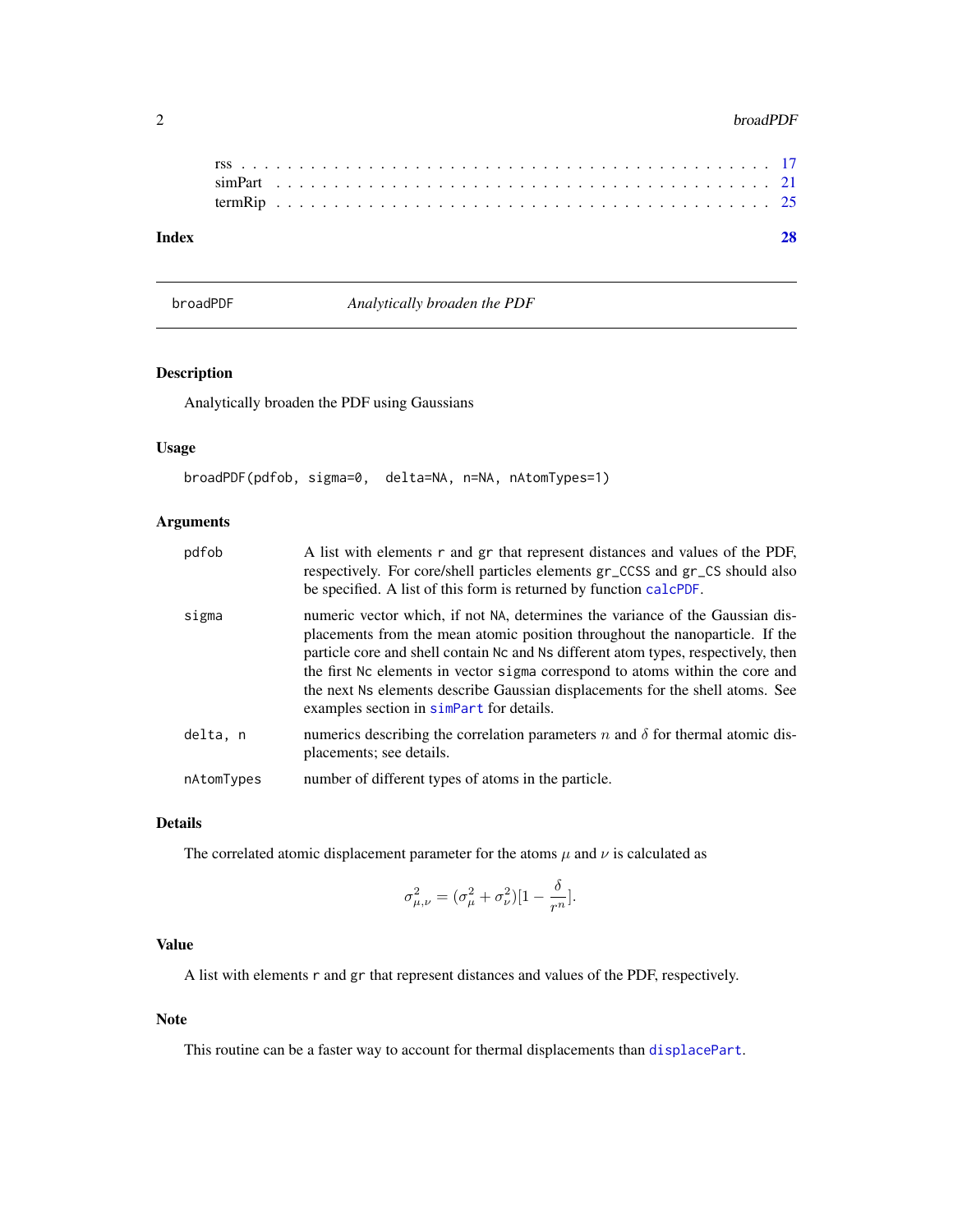#### <span id="page-2-0"></span>calcPDF 3

# Examples

```
## simulate particle
Cu1 <- createAtom("Cu", sigma=0.012)
Cu2 <- createAtom("Cu", sigma=0.008)
part <- simPart(atoms=list(Cu1), atomsShell=list(Cu2), r=20,
    rcore=16, latticep=4.08, latticepShell=3.89)
## use a stochastic model for displacements
partx <- displacePart(part, sigma=attributes(part)$sigma)
gr1 <- calcPDF(partx, maxR=40)
## use analytical broadening
gr2 <- calcPDF(part, maxR=40)
gr2 <- broadPDF(gr2, sigma=attributes(part)$sigma, nAtomTypes=2)
# plot PDFs calculated using both methods
matplot(gr1$r, cbind(gr1$gr, gr2$gr), type="l", lty=1, lwd=1:2)
```
# <span id="page-2-1"></span>calcPDF *Functions to calculate the PDF*

# <span id="page-2-2"></span>Description

Functions to calculate the pair distribution function (PDF) and Q-dependent PDF given a matrix of atomic positions. The latter is relatively time-consuming.

#### Usage

```
calcPDF(nanop, dr=.01, minR=.01, maxR=20,
       scatterLength=NA, scatterFactor=NA,
        type="neutron", Qmin=1e-16)
calcQDepPDF(nanop=NA, dr=.1, minR=1, maxR=20, dQ=.01, minQ=1, maxQ=20,
            verbose=0, subdivisions = 100, order=1000,
            rel.tol=.Machine$double.eps^.7,
            addNoise=FALSE, noiseFun=NA,
            totalScattParams=list(), preTotalScat=NA, ...)
```
# Arguments

| nanop | numeric matrix in which each row gives the coordinates of an atomic position<br>in the nanoparticle. For calcer productions if nanop is not an object returned<br>by simPart or displacePart attributes nAtomTypes, atomType, layer_start,<br>layer_end, layerS_start, layerS_end, rowcore, scatterLength, and scatterFactor<br>should be set manually; see simpart. |
|-------|----------------------------------------------------------------------------------------------------------------------------------------------------------------------------------------------------------------------------------------------------------------------------------------------------------------------------------------------------------------------|
| dr    | numeric indicating the desired step size in r.                                                                                                                                                                                                                                                                                                                       |
| minR  | numeric indicating the minimum value of r for which function should be evalu-<br>ated.                                                                                                                                                                                                                                                                               |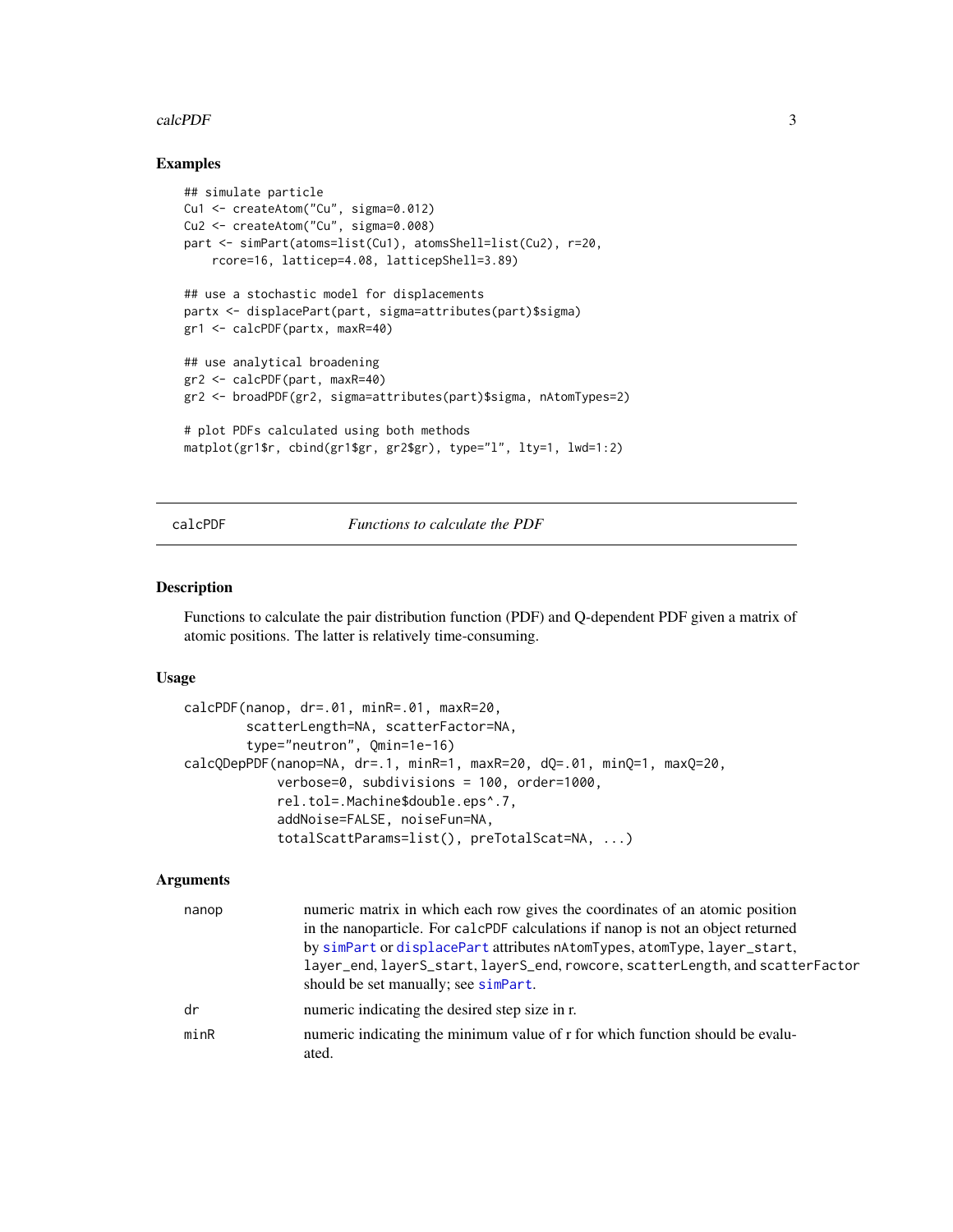<span id="page-3-0"></span>

| maxR             | numeric indicating the maximum value of r for which function should be evalu-<br>ated.                                                                                                                                                                                                  |
|------------------|-----------------------------------------------------------------------------------------------------------------------------------------------------------------------------------------------------------------------------------------------------------------------------------------|
| scatterLength    | numeric vector describing neutron scattering lengths for all atom types in the<br>particles. If NA the value is sought in nanop attributes.                                                                                                                                             |
| scatterFactor    | list containing X-ray scattering factor parameters, see calcTotalScatt. If NA<br>the value is sought in nanop attributes.                                                                                                                                                               |
| type             | character; type of scattering. Either "X-ray" or "neutron".                                                                                                                                                                                                                             |
| Qmin             | numeric used to approximate Q-dependent X-ray scattering factor via its value<br>at point Q=Qmin.                                                                                                                                                                                       |
| dQ               | numeric indicating the desired step size in Q in total scattering function calcula-<br>tions.                                                                                                                                                                                           |
| minQ             | numeric indicating the minimum value of Q for which the total scattering func-<br>tion should be evaluated.                                                                                                                                                                             |
| maxQ             | numeric indicating the maximum value of Q for which the total scattering func-<br>tion should be evaluated.                                                                                                                                                                             |
| verbose          | numeric; if greater than zero a status report is given after computing the function<br>every verbose steps in r.                                                                                                                                                                        |
| subdivisions     | numeric, the maximum number of subintervals for the Fourier integral calcula-<br>tion.                                                                                                                                                                                                  |
| order            | numeric, order of Gauss-Legendre quadrature.                                                                                                                                                                                                                                            |
| rel.tol          | numeric, relative accuracy requested for the Fourier integral calculation.                                                                                                                                                                                                              |
| addNoise         | logical indicating whether noise should be added to the total scattering structure<br>function. If addNoise=TRUE then function noiseFun is applied to the approx-<br>imation of the total scattering structure function at points Q determined by the<br>numerical integration routine. |
| noiseFun         | function used to add noise to the total scattering structure function, applied only<br>if addNoise=TRUE. The first argument should be a numeric vector representing<br>the total scattering structure function. Additional arguments may be passed via                                  |
| totalScattParams |                                                                                                                                                                                                                                                                                         |
|                  | list contacting objects sigma, n, delta, kind, dr, del, eps, type, scatterLength,<br>and scatterFactor that are passed to calcTotalScatt function for total scat-<br>tering function calculation. See calcTotalScatt for details. Should be speci-<br>fied if preTotalScat=NA.          |
| preTotalScat     | list with elements Q (grid points) and gQ (values of the total scattering structure<br>function at the corresponding gridpoints). If NA calcTotalScatt parameter<br>should be specified.                                                                                                |
| .                | additional arguments for noiseFun.                                                                                                                                                                                                                                                      |

# Details

If preTotalScat is not NA calcQDepPDF function calculates Fourier transform of the vector gQ\$preTotalScat. Otherwise it uses parameters specified in totalScattParams to generate total scattering function first.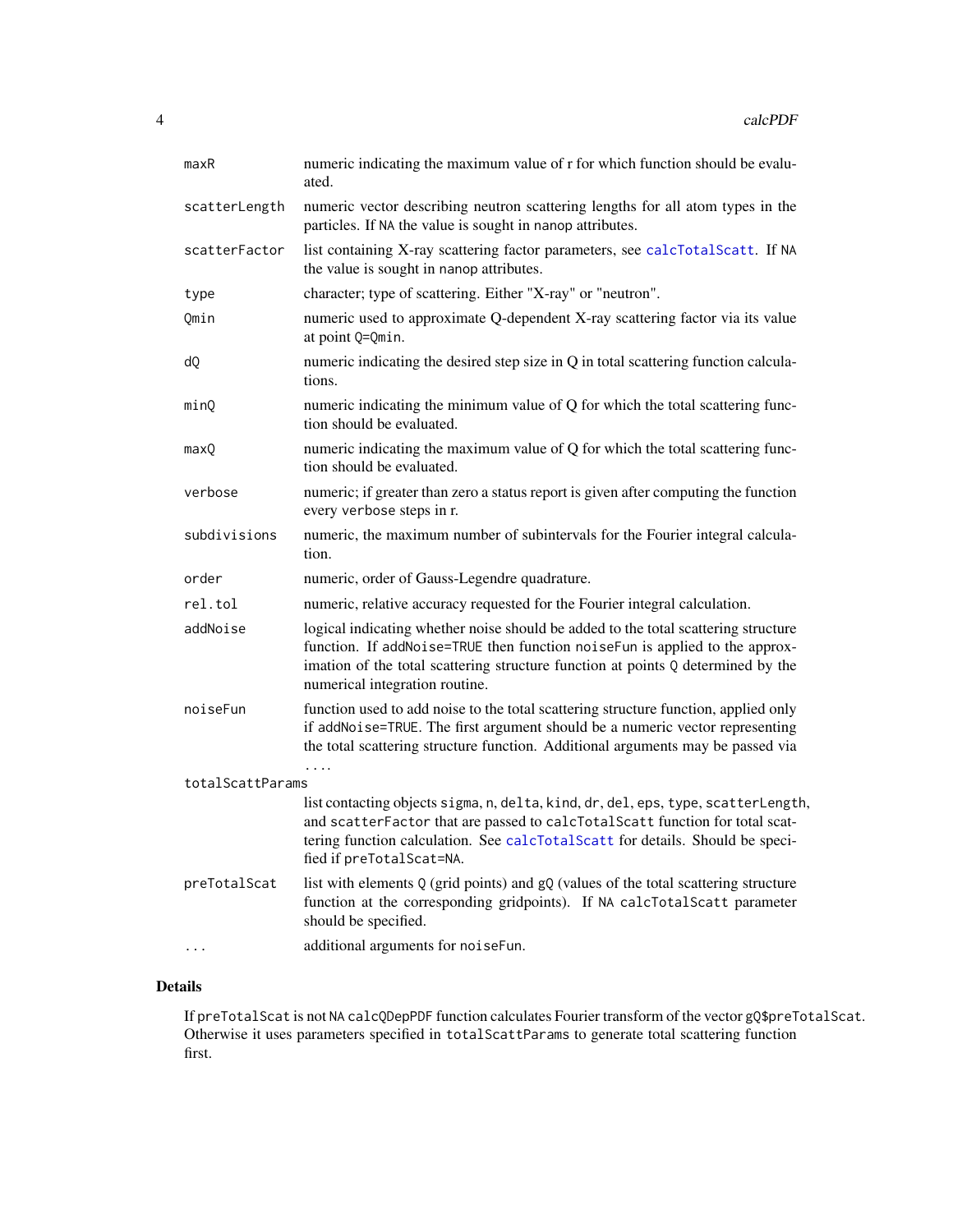# <span id="page-4-0"></span>calcPDF 5

# Value

list with elements

|    | numeric vector of values at which the function was evaluated. |
|----|---------------------------------------------------------------|
| gr | numeric vector of function values.                            |

# Note

To normalize calcPDF in the same way as calcQDepPDF it should be multiplied by  $4\pi r$ . calcQDepPDF is currently rather time-consuming.

### See Also

[simPart](#page-20-1), [displacePart](#page-20-2)

```
## simulate a particle
Cu <- createAtom("Cu")
part <- simPart(atoms=list(Cu), atomsShell=list(Cu), r=8,
   rcore=6, latticep=4.08, latticepShell=3.89)
## uniform displacement of positions
partx1 <- displacePart(part, sigma=c(.005, 0.005))
## different displacement in core than shell
partx2 <- displacePart(part, sigma=c(.005, .02))
## calculate and plot PDF associated with both particles
gr1 <- calcPDF(partx1, maxR=24, scatterLength=c(4.87, 7.97), dr=.02)
gr2 <- calcPDF(partx2, maxR=24, scatterLength=c(4.87, 7.97), dr=.02)
plot(gr1$r, gr1$gr, type="l")
lines(gr2$r, gr2$gr, col=2)
## calculate scattering fucntion
gQ <- calcTotalScatt(part, type="neutron", dr=.02,
    scatterLength=c(4.87, 7.97), sigma=c(.005, .02))
t1 <- which(gQ$Q > 30[1]
t2 <- which(gQ$Q > 34.9)[1]
cut <- gQ$Q[t1:t2][which(abs(gQ$gQ[t1:t2])
    ==min(abs(gQ$gQ[t1:t2]) ))[1]]
## calculate Q-dependent PDF
gr3 <- calcQDepPDF(part, minR=0, maxR=24, dr=0.02, minQ=.771, maxQ=cut,
    verbose=100, preTotalScat=list(Q=gQ$Q, gQ=gQ$gQ) )
## compare results with that obtained by calcPDF:
## ...normalization:
gr2 <- 4*pi*gr2$r*gr2$gr
## calculate and subtract gamma term:
gQSAS <- calcTotalScatt(part, type="neutron", minQ=0.001,
   maxQ=0.771, dQ=0.005, dr=.02,
    scatterLength=c(4.87, 7.97), sigma=c(.005, .02))
gammaR <- calcQDepPDF(part, minR=0.01, maxR=24,
```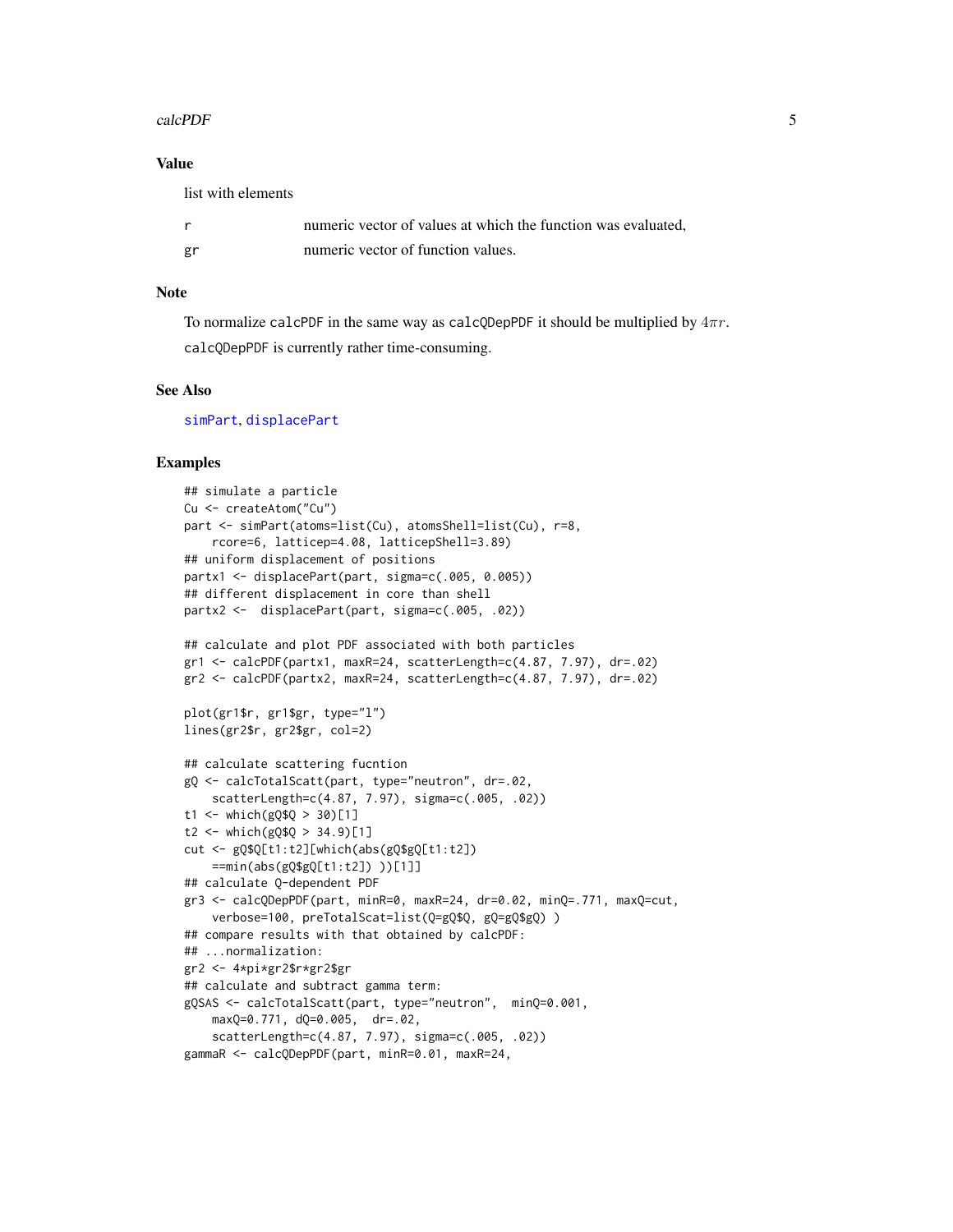```
maxQ=.771, minQ=0.001, dr=.02,
    verbose=100, preTotalScat=list(Q=gQSAS$Q, gQ=gQSAS$gQ))
gr2 <- gr2 - gammaR$gr
## plot pair distribution functions associated with both technique:
plot(gr1$r, gr2, type="l")
lines(gr3$r, gr3$gr, col=2, lwd=2)
```
<span id="page-5-1"></span>calcTotalScatt *Functions to calculate the total scattering structure function*

# <span id="page-5-2"></span>Description

Functions to calculate the total scattering structure function given a matrix in which each row represents the position of an atom or to simulate it in the SAS region using particle lattice and size parameters.

# Usage

```
calcTotalScatt(nanop, dQ=.01, minQ=0.771, maxQ=35, type="neutron",
   scatterFactor=NA, scatterLength=NA, sigma=NA, n=0,
    delta=0, kind="fastHist", dr = 0.001, del = 0.01, eps=1e-3)
IqSAS(Q, Rcore=NA, Rpart, latticep, latticepShell=NA,
   scatterLength, N1, N2=NA, pDimer=0, sym, symShell=NA)
IqSASP(Q, shell=NA, Rpart, latticep, latticepShell=NA,
   scatterLength, N1, N2=NA, pDimer=0, sym, symShell=NA, rsigma)
```
# Arguments

| nanop         | numeric matrix in which each row gives the coordinates of an atomic posi-<br>tion in the nanoparticle. If nanop is not an object returned by simplart or<br>displacePart then attributes dimer, nAtomTypes, atomType, layer_start,<br>layer_end, layerS_start, layerS_end, r and rcore should be set manually;<br>see simPart. |
|---------------|--------------------------------------------------------------------------------------------------------------------------------------------------------------------------------------------------------------------------------------------------------------------------------------------------------------------------------|
| dQ            | numeric indicating the desired step size in Q.                                                                                                                                                                                                                                                                                 |
| minO          | numeric indicating the minimum value of Q for which the function should be<br>evaluated.                                                                                                                                                                                                                                       |
| maxQ          | numeric indicating the maximum value of Q for which the function should be<br>evaluated.                                                                                                                                                                                                                                       |
| type          | character indicating type of scattering. Either "X-ray" or "neutron".                                                                                                                                                                                                                                                          |
| scatterFactor | list containing X-ray scattering factor parameters; see details. If NA the value is<br>sought in nanop attributes.                                                                                                                                                                                                             |
| scatterLength | in calcTotalScatt function call, numeric vector describing neutron scattering<br>lengths for all atom types in the particles. If NA the value is sought in nanop at-<br>tributes. In IqSAS and IqSASP calls, numeric vector describing average neutron<br>scattering length for the particle core and shell; see examples.     |

<span id="page-5-0"></span>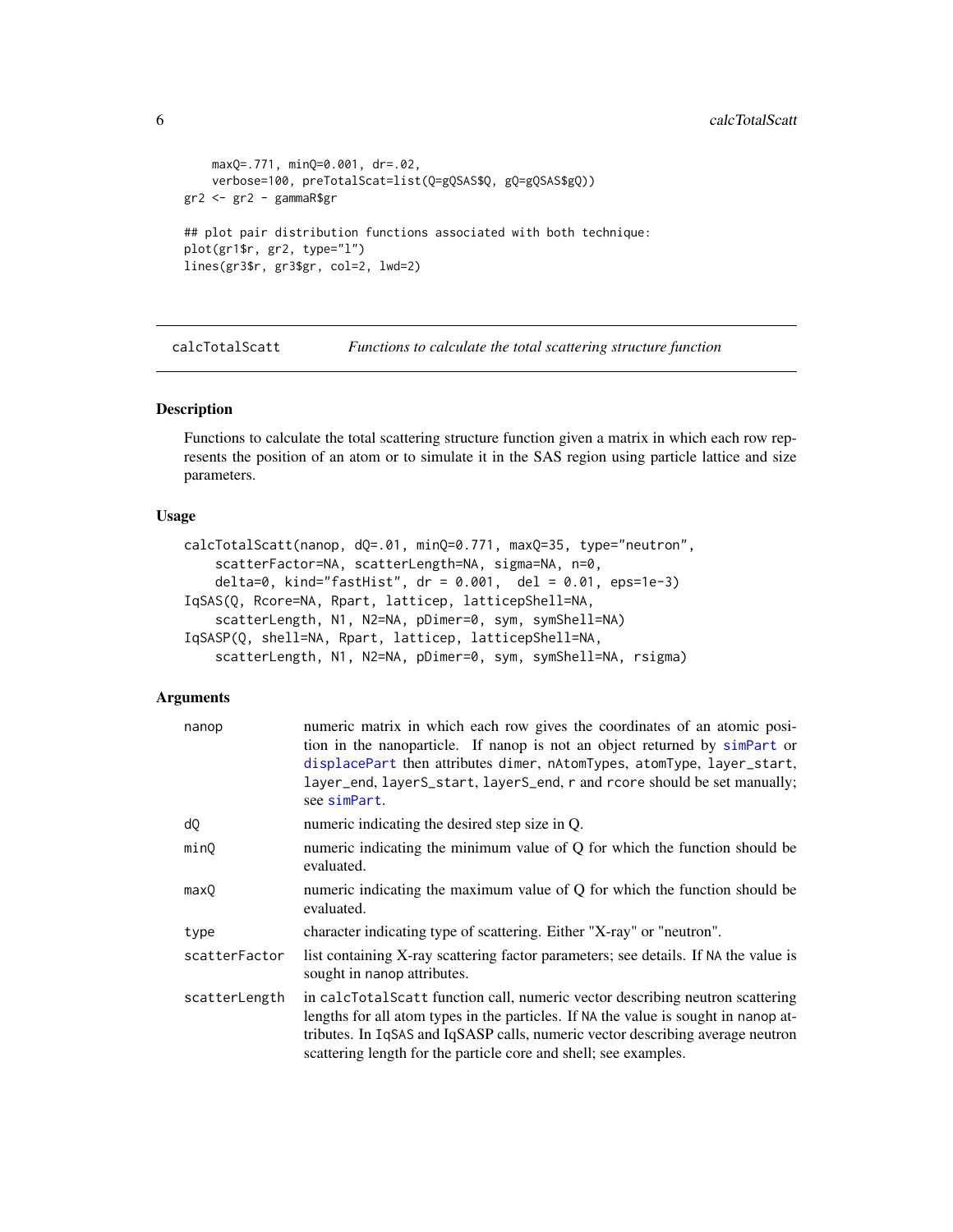| sigma                   | numeric vector which, if not NA, determines the variances of the Gaussian dis-<br>placements from the mean atomic positions throughout the nanoparticle. If NA<br>the value is sought in nanop attributes. See simpart for details.                                                                                                                                                                                                                                                                                                                                                                                                                                |
|-------------------------|--------------------------------------------------------------------------------------------------------------------------------------------------------------------------------------------------------------------------------------------------------------------------------------------------------------------------------------------------------------------------------------------------------------------------------------------------------------------------------------------------------------------------------------------------------------------------------------------------------------------------------------------------------------------|
| n, delta                | numerics describing the correlation parameters n and $\delta$ for thermal atomic dis-<br>placements; see details.                                                                                                                                                                                                                                                                                                                                                                                                                                                                                                                                                  |
| kind                    | character, can be set to "exact", "fast", "fast_av" or "fastHist". If "exact" the<br>Debye sum is calculated as is, that can be relatively time-consuming. If "fast",<br>"fast_av" or "fastHist" then the pseudogrid approach (Cervellino et al., 2006) is<br>used. If "fastHist" the histogram bin approach is used to calculate interatomic<br>distances and their multiplicities. Option "fast_av" should be used if nanop<br>attribute "r" length greater than 1, i.e. for polydisperse particles. Nonzero dr<br>value in that case switches computational scheme to histogram bin approach. In<br>most case "fastHist" is recommended for better performance. |
| dr                      | numeric. If kind="fastHist" or "fast_av" describes histogram bin width.                                                                                                                                                                                                                                                                                                                                                                                                                                                                                                                                                                                            |
| del                     | numeric. If kind="fast" or "fast_av" describes the pseudolattice parameter $\Delta$ .                                                                                                                                                                                                                                                                                                                                                                                                                                                                                                                                                                              |
| eps                     | numeric. If kind="fast" or "fast_av" describes the step size $\epsilon$ for interatomic<br>distances.                                                                                                                                                                                                                                                                                                                                                                                                                                                                                                                                                              |
| Q                       | numeric vector, contains grid points on which the total scattering structure func-<br>tion should be evaluated.                                                                                                                                                                                                                                                                                                                                                                                                                                                                                                                                                    |
| N1, N2                  | numerics indicating number of atoms within the unit cell in the particle core and<br>shell.                                                                                                                                                                                                                                                                                                                                                                                                                                                                                                                                                                        |
| Rcore                   | numeric which, if not NA, determines the radius of the core.                                                                                                                                                                                                                                                                                                                                                                                                                                                                                                                                                                                                       |
| Rpart                   | numeric indicating the radius of the nanoparticle                                                                                                                                                                                                                                                                                                                                                                                                                                                                                                                                                                                                                  |
| latticep, latticepShell |                                                                                                                                                                                                                                                                                                                                                                                                                                                                                                                                                                                                                                                                    |
|                         | numeric vectors indicating the lattice parameter(s) for the core (shell); see simPart.                                                                                                                                                                                                                                                                                                                                                                                                                                                                                                                                                                             |
| pDimer                  | numeric indicating probability of atom to form a cluster with its neighbour.                                                                                                                                                                                                                                                                                                                                                                                                                                                                                                                                                                                       |
| sym, symShell           | characters describing the structure to be used; see simPart.                                                                                                                                                                                                                                                                                                                                                                                                                                                                                                                                                                                                       |
| shell                   | numeric indicating shell thickness for the core/shell particle. For polydisperse<br>particles shell is supposed to be of constant thickness.                                                                                                                                                                                                                                                                                                                                                                                                                                                                                                                       |
| rsigma                  | numeric indicating standard deviation in the log normal distribution of the par-<br>ticle (core) radius.                                                                                                                                                                                                                                                                                                                                                                                                                                                                                                                                                           |

# Details

The X-ray scattering factor is approximated by the function

 $f(s) = a_1 \ast exp(-b_1s) + a_2 \ast exp(-b_2s) + a_3 \ast exp(-b_3s) + a_4 \ast exp(-b_4s) + c$ 

where  $s = (\frac{Q}{4\pi})^2$ . The constants in the function are possible to specify as arguments. In that case scatterFactor parameter should contain vectors a1, b1, a2, b2, a3, b3, a4, b4, a5, b5 and c. Their default values correspond to the values for Au and Pd atoms.

The correlated atomic displacement parameter for the atoms  $\mu$  and  $\nu$  is calculated as

$$
\sigma_{\mu,\nu}^2 = (\sigma_{\mu}^2 + \sigma_{\nu}^2)[1 - \frac{\delta}{r^n}].
$$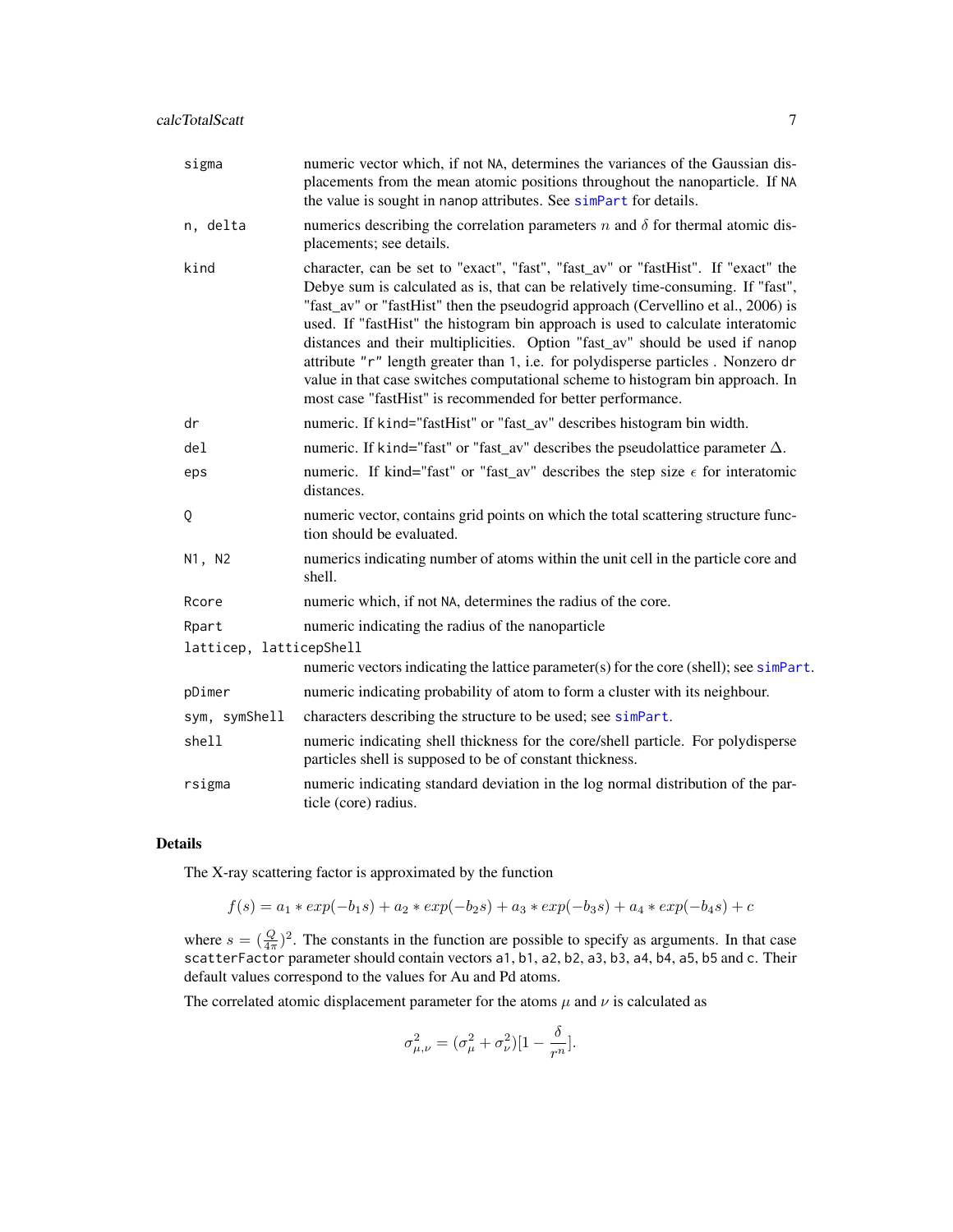<span id="page-7-0"></span>calcTotalScatt: list with elements

|  |  |  |  |  |  |  |  | numeric vector of values at which the function was evaluated, |  |
|--|--|--|--|--|--|--|--|---------------------------------------------------------------|--|
|--|--|--|--|--|--|--|--|---------------------------------------------------------------|--|

gQ numeric vector of function values.

IqSAS and IqSASP: numeric vector of function values.

#### Note

IqSASP function calculates total scattering function for the polydisperse uniform particles and polydisperse core/shell particles with constant shell thickness.

#### References

Cervellino A, Giannini C, Guagliardi A. (2006): On the efficient evaluation of Fourier patterns for nanoparticles and clusters. *J. Comput. Chem.* 27, 995–1008.

# See Also

[simPart](#page-20-1), [displacePart](#page-20-2)

```
## simulate particle
Au <- createAtom("Cu")
Au$name <- "Au"
Pd <- createAtom("Cu")
Pd$name <- "Pd"
part <- simPart(list(Au), atomsShell=list(Pd), r=10, rcore=8)
gQ <- calcTotalScatt(part, type="neutron", sigma=c(.08, .012),
    kind="fast", del=5e-4)
plot(gQ$Q, gQ$gQ, type="l")
## "fast_av" option to calculate scattering function
## for the array of polydisperse particles:
Zn <- createAtom("Zn")
S <- createAtom("S")
part <- simPart(atoms=list(Zn, S), r=c(8, 10, 11.2, 13.4, 14),
    sym="hcp", latticep=c(4.3, 7.02))
gQ <- calcTotalScatt(part, type="neutron", sigma=c(.08, .012),
    kind="fast_av")
plot(gQ$Q, gQ$gQ, type="l")
## total scattering function in small-angle region using
## parametric model:
Q=seq(0.001, 0.771, 0.005)
gQSAS <- IqSAS(Q=Q, Rpart=26, latticep=c(3.21, 5.21),
    scatterLength=7.1, N1=2, sym="hcp")
plot(Q, log(abs(gQSAS)), type="l")
```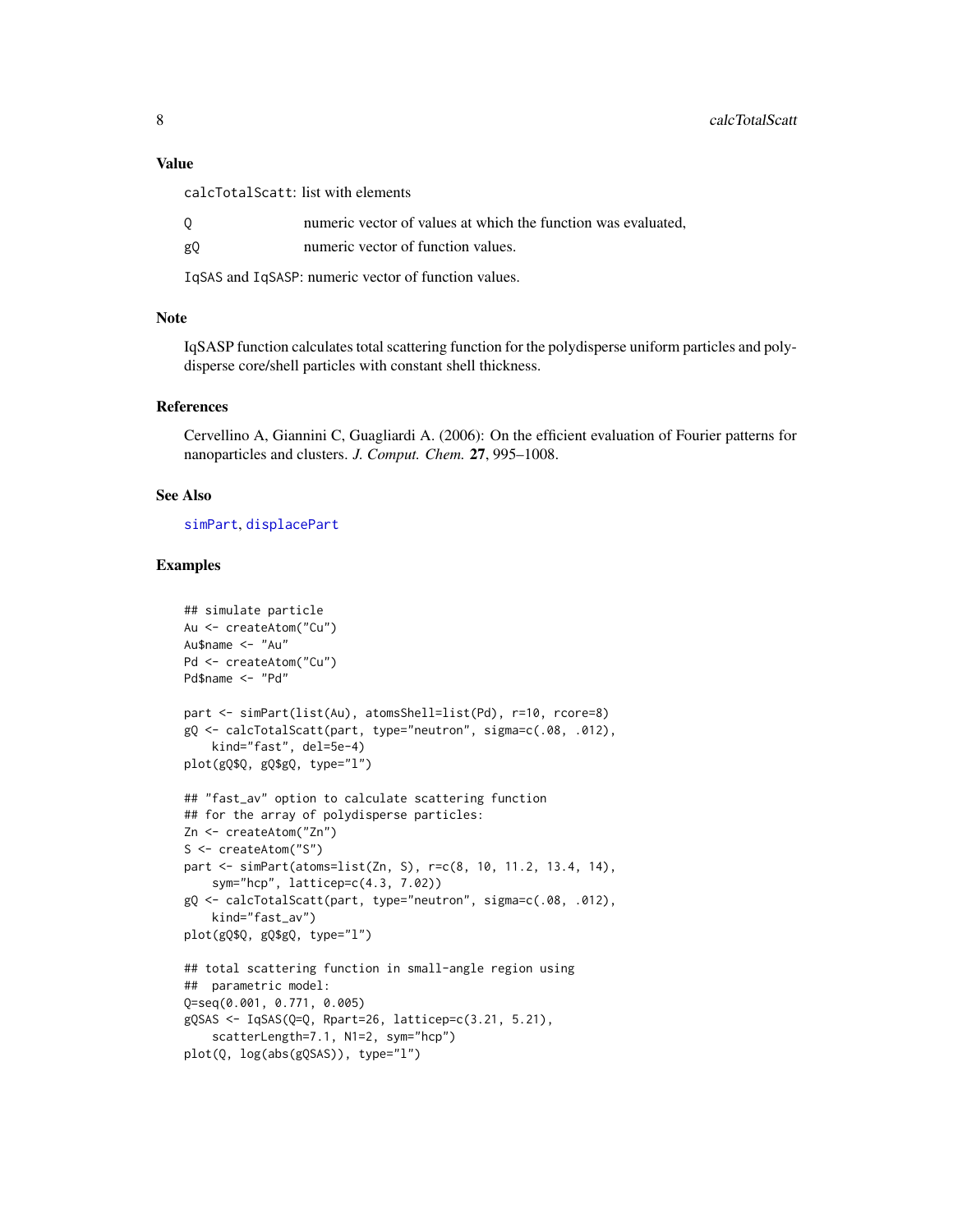#### <span id="page-8-0"></span>createAtom 9

```
## total scattering function for polydisperse sample with
## lognormal distribution
gQSAS2 <- IqSASP(Q=Q, shell=2.8, Rpart=11.2, latticep=c(4.08),
   latticepShell=3.89, N1=4, N2=4, scatterLength=c(7.1, 8.3),
    sym="fcc", symShell="fcc", rsigma=1.1)
plot(Q, log(abs(gQSAS2)), type="l")
```
<span id="page-8-1"></span>

| createAtom | Describe fractional coordinates and scattering parameters of the basis |
|------------|------------------------------------------------------------------------|
|            | atoms                                                                  |

# Description

Function to create object of type atoms to be passed to [simPart](#page-20-1).

# Usage

```
createAtom(name, base=NA, sigma=0.01, scatterLength=NA,
    scatterFactor=NA)
```
#### Arguments

| name          | character describing the name of chemical element; see details.                                                                                                                                 |
|---------------|-------------------------------------------------------------------------------------------------------------------------------------------------------------------------------------------------|
| base          | numeric matrix in which each row represents fractional coordinates of the cor-<br>responding basis atom within the primitive cell; see examples. If NA getBase is<br>called with name argument. |
| sigma         | numeric vector which, if not NA, determines the variance of the Gaussian dis-<br>placements from the mean atomic positions for given atom.                                                      |
| scatterLength | numeric describing neutron scattering lengths for given atom. If NA getScatterLength<br>is called with name argument.                                                                           |
| scatterFactor | list containing X-ray scattering factor parameters. If NA getScatterFactor is<br>called with name argument.                                                                                     |

# Details

Parameter name can be set up to any character value; if other arguments are not specified it is used as an argument in functions [getBase](#page-11-1), [getScatterLength](#page-11-2) and [getScatterFactor](#page-11-2) calls. Functions getScatterLength and getScatterFactor contatain information for most chemical elements and some of their isotopes and ions. Fractional coordinates, however, does depend not on the type of chemical element but on the structure under considirations. Therefore argument name in function getBase indicates crystal structure (see [getBase](#page-11-1)). For example passing character "Cl" as an argument results in fractional coordinates of Cl atoms in the rock salt crystal structure.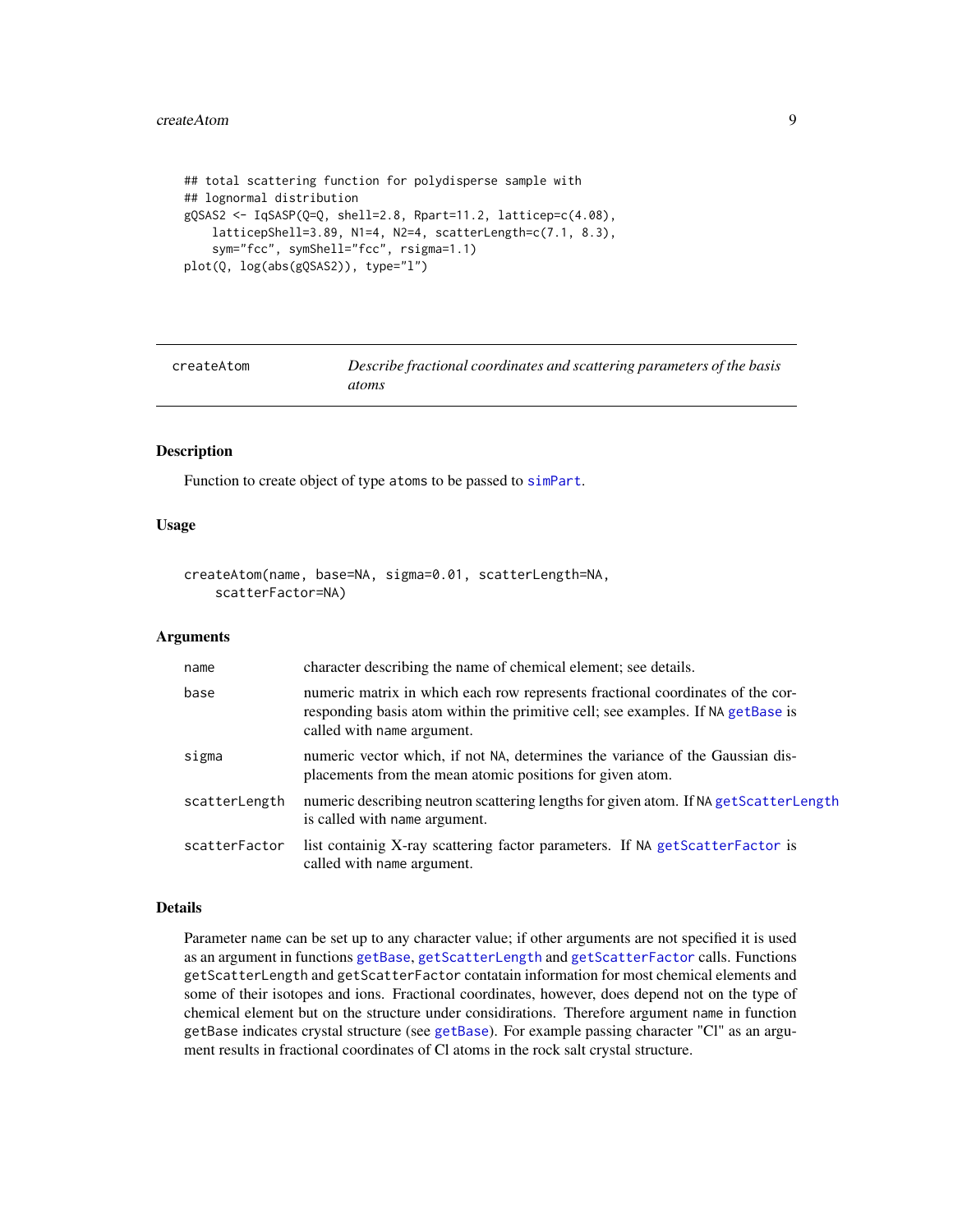<span id="page-9-0"></span>list with elements name, base, sigma, scatterLength, scatterFactor.

# See Also

[getBase](#page-11-1), [getScatterLength](#page-11-2), [getScatterFactor](#page-11-2)

```
## create CdSe nanoparticle:
## CdSe particle has wurtzite structure
## Zn and S atoms could be used to describe
## basis atoms fractional coordinates
## (see getBase() )
## get fractional coordinates for Zn
Cd_base <- getBase("Zn")
## get scattering parameters for Cd
Cd_scL <- getScatterLength("Cd")
Cd_scF <- getScatterFactor("Cd")
Cd <- createAtom("Cd", base=Cd_base, scatterLength=Cd_scL,
    scatterFactor=Cd_scF, sigma=0.01)
Se_base <- getBase("S")
Se_scL <- getScatterLength("Se")
Se_scF <- getScatterFactor("Se")
Se <- createAtom("Se", base=Se_base, scatterLength=Se_scL,
    scatterFactor=Se_scF, sigma=0.008)
## atoms Cd and Se now can be used as arguments in simPart
part <- simPart(atoms=list(Cd, Se), latticep=c(4.3, 7.02),
    sym="hcp")
## uncomment to plot particle:
#plotPart(part)
## create rock salt structure
Na <- createAtom("Na")
Cl <- createAtom("Cl")
## name, scatterLength and scatterFactor parameters
## in Na and Cl are now set up to those of Na and Cl.
## if we are interested only in particle structure
## or actually simulating rock salt there is no need
## to change them
part <- simPart(atoms=list(Na, Cl))
#plotPart(part)
## set up fractional coordinates that cannot be
## simulated by getBase()
## (for example we have ZnS wurtzite structure
## with atom S z-coordinate 0.378
## different from ideal value of 0.375 (3/8) ):
```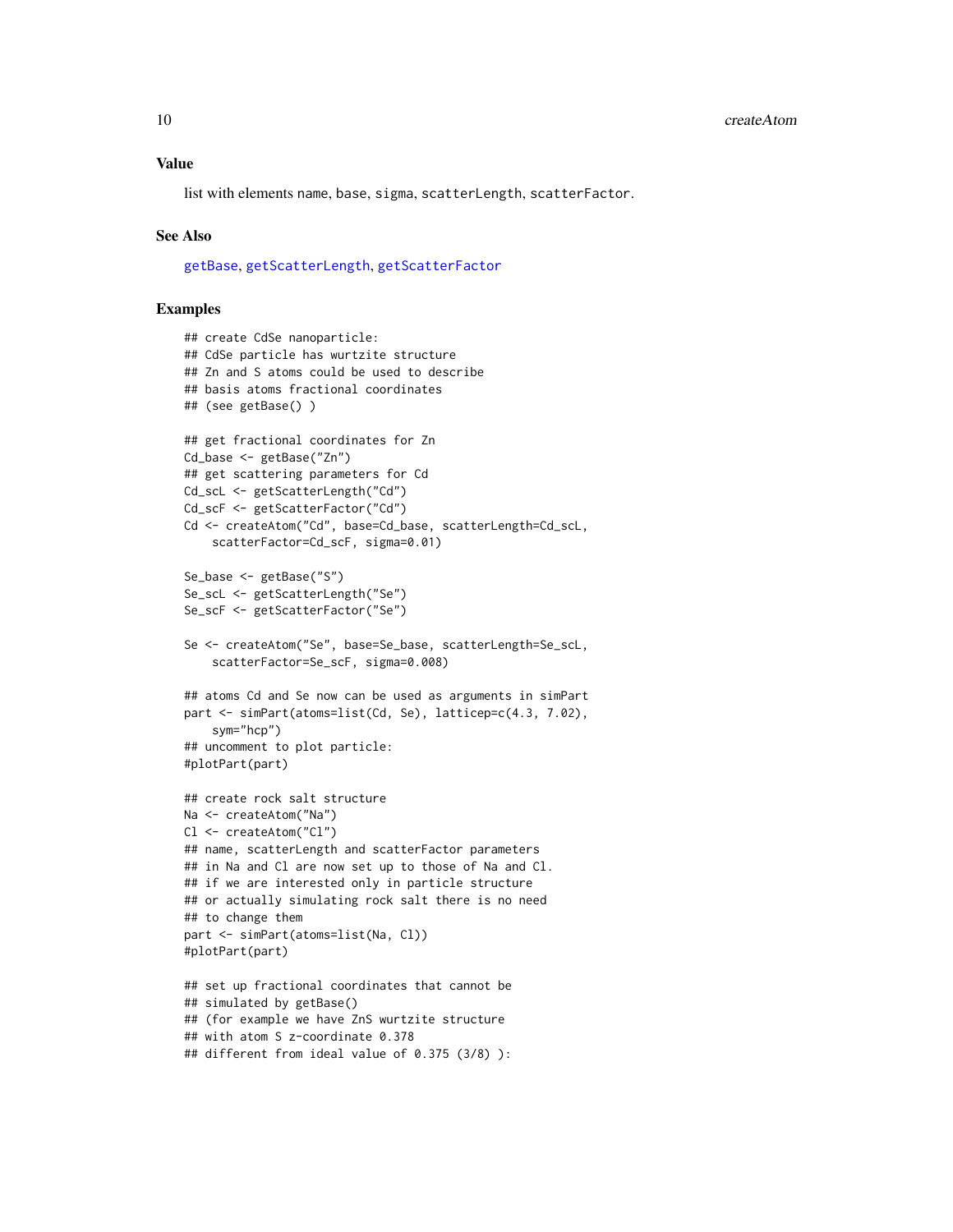# <span id="page-10-0"></span>gaussConvol 11

```
S_base <- matrix(c(
      c(0.5, sqrt(3)/6, 0.378), #S
  c(0.5, -sqrt(3)/6, (0.378-0.5)),
     ncol=3, byrow=TRUE)
## each row represents fractional atomic coordinates in the primitive cell
S2 <- createAtom("S", base=S_base)
## use standard parameters for Zn atoms
Zn <- createAtom("Zn")
part <- simPart(atoms=list(Zn, S2), latticep=c(4.3,7.02), sym="hcp")
#plotPart(part)
```
<span id="page-10-1"></span>gaussConvol *Gauss convolution*

# Description

Function to calculate the convolution of a given function with the Gaussian function

# Usage

gaussConvol(SQ, Q, Qdamp=0.0457, err=1e-6)

# Arguments

| S0      | numeric vector containing function to be convoluted.                       |
|---------|----------------------------------------------------------------------------|
| $\circ$ | numeric vector containing grid points corresponding to SQ.                 |
| Odamp   | numeric indicating standard deviation parameter for the Gaussian function. |
| err     | numeric, relative accuracy requested.                                      |

# Value

numeric vector of function values.

# See Also

# [calcTotalScatt](#page-5-1)

```
## simulate a particle
Cu <- createAtom("Cu")
part <- simPart(atoms=list(Cu), atomsShell=list(Cu), r=20,
   rcore=14, latticep=4.08, latticepShell=3.89)
## calculate total scattering function
```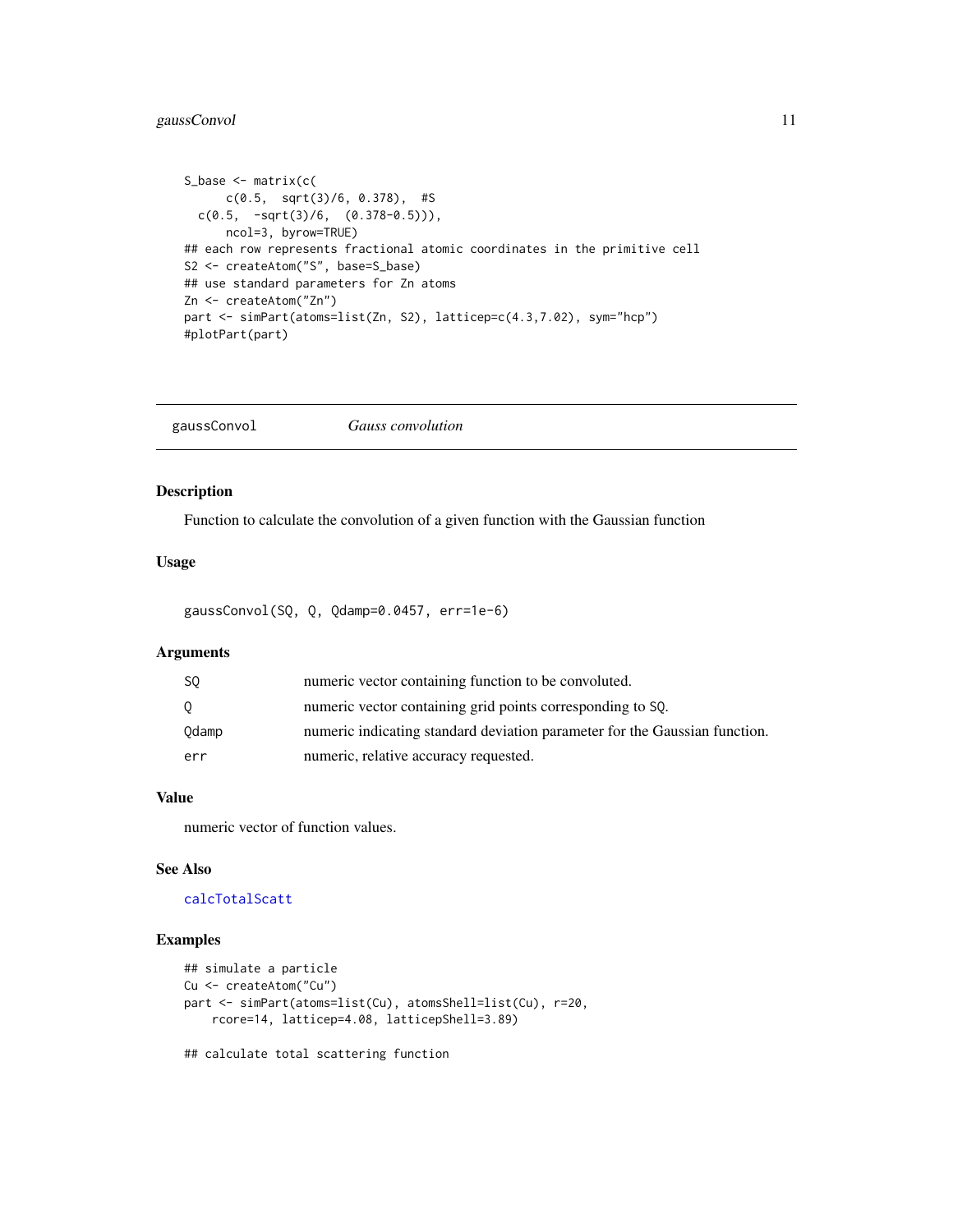#### <span id="page-11-0"></span>12 getBase and the set of the set of the set of the set of the set of the set of the set of the set of the set of the set of the set of the set of the set of the set of the set of the set of the set of the set of the set o

```
gQ <- calcTotalScatt(part, type="neutron", minQ=0.771, maxQ=18,
    dQ=0.01, scatterLength=c(4.87, 7.97), sigma=c(.01, .01))
plot(gQ$Q, gQ$gQ, type="l")
## simulate instrumental resolution effect
Q <- gQ$Q
gQ <- gaussConvol(SQ=gQ$gQ, Q=gQ$Q, Qdamp=0.061, err=1e-5)
lines(Q, gQ, col=2)
```
<span id="page-11-1"></span>

| getBase | Fractional coordinates and scattering parameters for a given chemical |
|---------|-----------------------------------------------------------------------|
|         | element                                                               |

# <span id="page-11-2"></span>**Description**

Get fractional coordinates, neutron scattering length and X-ray scattering factor.

#### Usage

```
getBase(name)
getScatterLength(name)
getScatterFactor(name)
scatterFactor(scatterFactor, Q)
```
# Arguments

| name | name of chemical element: see details                                                      |
|------|--------------------------------------------------------------------------------------------|
|      | scatterFactor list containing scattering factor parameters as returned by getScatterFactor |
| 0    | numeric vector containing grid points at which scattering factor should be cal-<br>culated |

# Details

getScatterLength contains data for neutron scattering lengths of the elements and their isotopes taken from <http://www.ncnr.nist.gov/resources/n-lengths/list.html>. Parameter name should be given as in the corresponding table.

getScatterFactor contains data for X-ray scattering factors of the elements and their isotopes taken from Waasmaier et al., 1995. Parameter name should be given as in table 1. The atomic scattering factor is calculated using the method developed by Waasmaier et al. that implies approximation by a function

$$
f(s) = a_1 \cdot exp(-b_1s) + a_2 \cdot exp(-b_2s) + a_3 \cdot exp(-b_3s) + a_4 \cdot exp(-b_4s) + c
$$

, with  $s = (\frac{Q}{4\pi})^2$ .

getBase() function contains information about fractional coordinates for certain simple structure. Parameter name can be: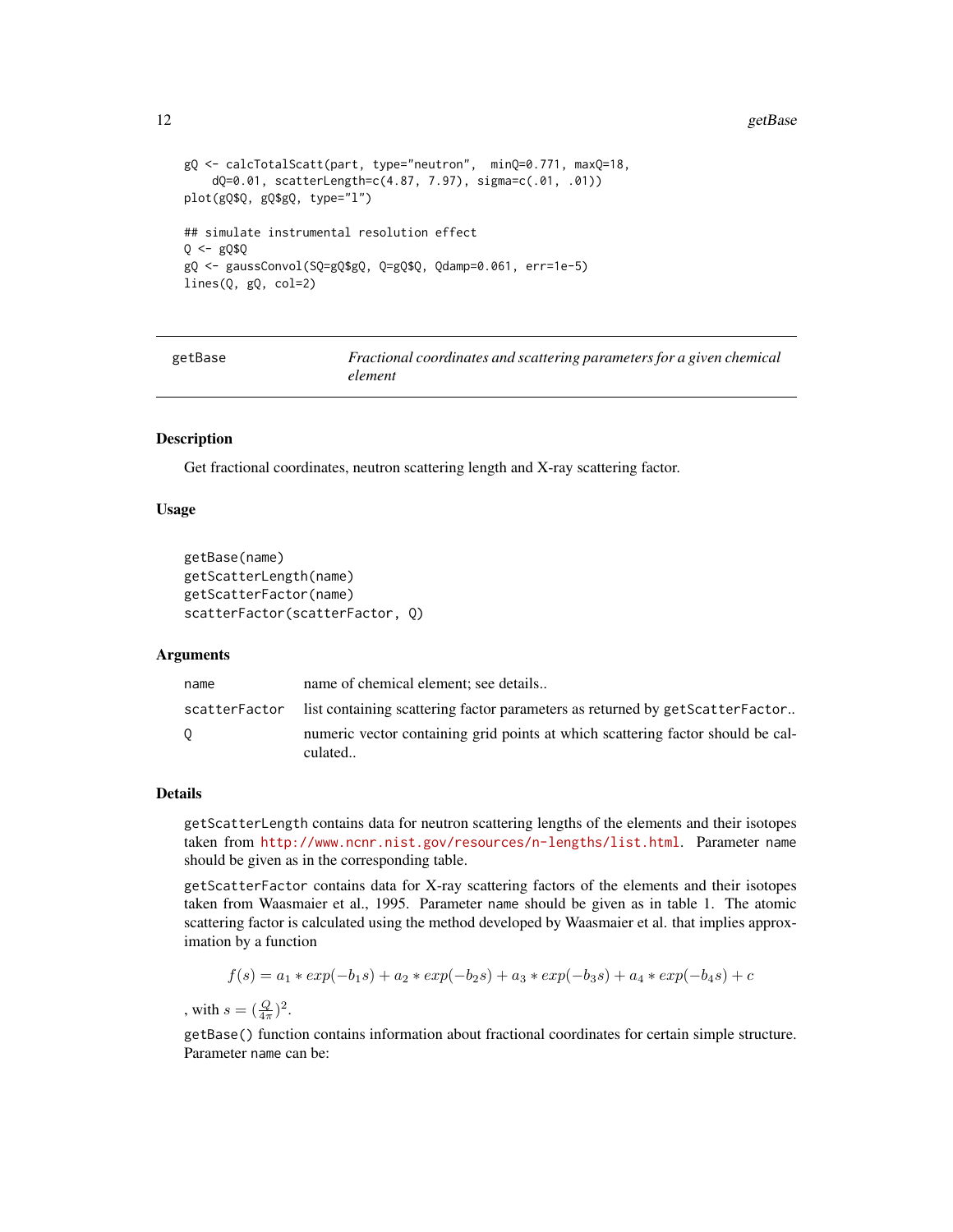#### <span id="page-12-0"></span>getBase  $13$

"Cu" to specify fractional coordinates of atoms in monoatomic fcc lattice,

"Fe" to specify fractional coordinates of atoms in monoatomic bcc lattice,

"Na" to specify fractional coordinates of Na atoms in NaCl rock salt structure,

"Cl" to specify fractional coordinates of Cl atoms in NaCl rock salt structure,

"Ca" to specify fractional coordinates of Ca atoms in CaTiO3 ideal perovskite structure,

"Ti" to specify fractional coordinates of Ti atoms in CaTiO3 ideal perovskite structure,

"O3" to specify fractional coordinates of O atoms in CaTiO3 ideal perovskite structure,

"Mg" to specify fractional coordinates of atoms in monoatomic hcp lattice,

"Zn" to specify fractional coordinates of Zn atoms in ZnS wurtzite structure,

"S" to specify fractional coordinates of S atoms in ZnS wurtzite structure.

# Value

getBase: numeric matrix in which each row represents fractional coordinates of the corresponding atom within the primitive cell.

getScatterLength: numeric describing neutron scattering length for the given element.

getScatterFactor: list containing X-ray scattering factor parameters for the given element.

scatterFactor: numeric vector containing scattering factor value(s).

# References

Waasmaier D. and Kirfel A. (1995): New analytical scattering-factor functions for free atoms and ions. *Acta Cryst.* A51, 416–431.

# See Also

# [createAtom](#page-8-1)

```
## get fractional coordinates for Zn
Cd_base <- getBase("Zn")
## get scattering parameters for Cd
Cd_scL <- getScatterLength("Cd")
Cd_scF <- getScatterFactor("Cd")
Se_base <- getBase("S")
```

```
Se_scL <- getScatterLength("Se")
Se_scF <- getScatterFactor("Se")
```

```
Q \le - seq(0.1, 15, 0.1)
## plot scattering factor
plot(Q, scatterFactor(Se_scF, Q))
```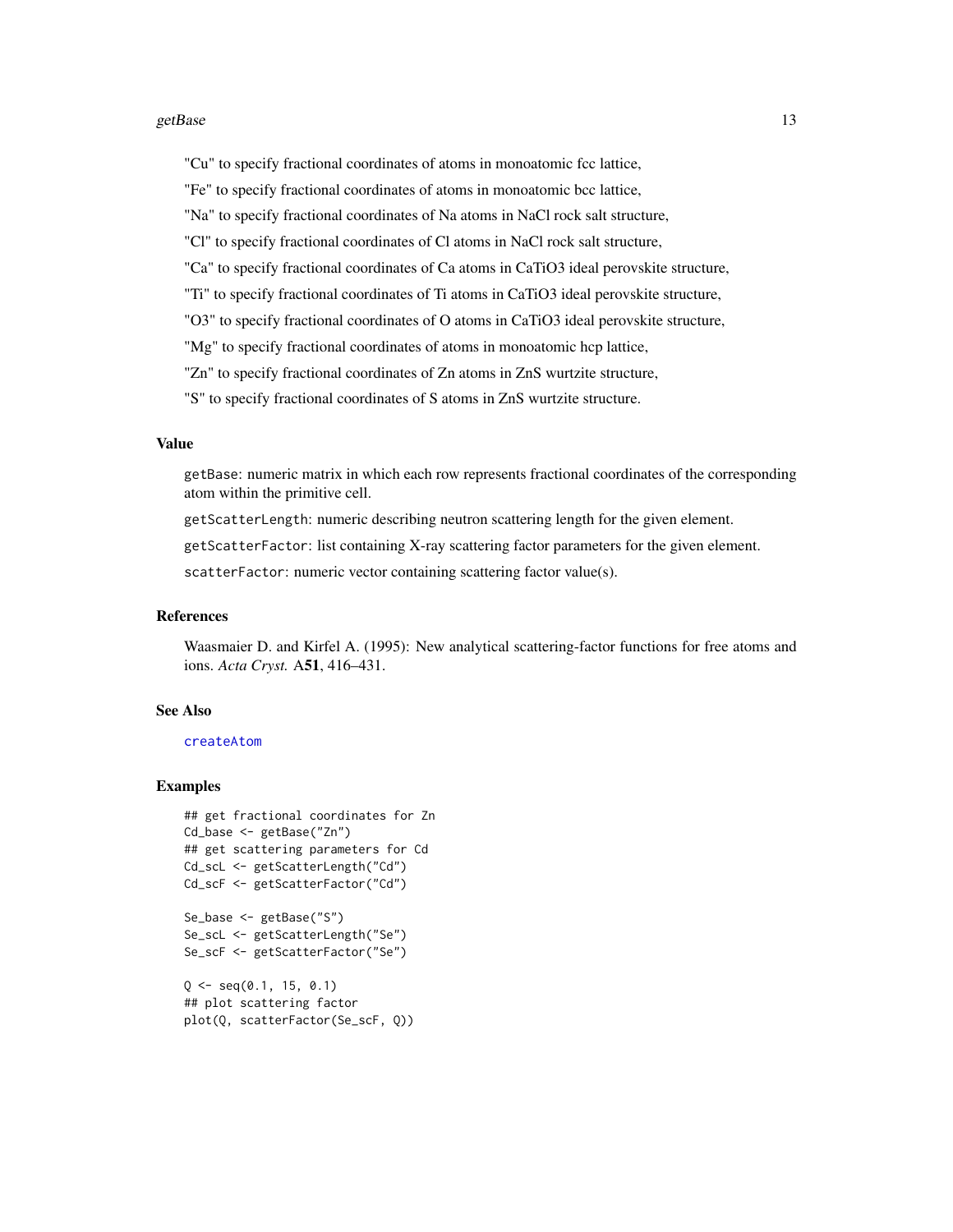<span id="page-13-1"></span><span id="page-13-0"></span>

# <span id="page-13-2"></span>Description

Functions to calculate analytically the gamma baseline term given a particle lattice and size parameters.

# Usage

```
GrSAS(r, Rcore=NA, Rpart, latticep, latticepShell=NA,
   N1, N2=NA, sym, symShell=NA)
GrSASCS(r, Rcore=NA, Rpart, latticep, latticepShell=NA,
   N1, N2=NA, sym, symShell=NA)
```
# Arguments

| $\mathsf{r}$            | numeric vector that contains grid points at which baseline term should be eval-<br>uated.                  |  |
|-------------------------|------------------------------------------------------------------------------------------------------------|--|
| Rcore                   | numeric which, if not NA, determines the radius (radii) of the core.                                       |  |
| Rpart                   | numeric indicating the radius (radii) of the particle.                                                     |  |
| latticep, latticepShell |                                                                                                            |  |
|                         | numeric vectors indicating the lattice parameter(s) for the core(shell); see sime<br>for details.          |  |
| N1, N2                  | numeric indicating number of atoms within the unit cell in the particle core<br>(shell).                   |  |
| sym, symShell           | characters describing the structure to be used in the particle core (shell) simula-<br>tions; see simpart. |  |

# Details

Function GrSAS can be used for both uniform and core/shell particles. In the second case the uniform model is applied with scattering length density averaged through the nanoparticle. Function GrSASCS calculates baseline term for core/shell particles using model described in Glatter, 1979.

# Value

numeric vector of function values.

# References

Glatter O. (1979): The interpretation of real-space information from small-angle scattering experiments. *J. Appl. Cryst.*, 12, 166–175.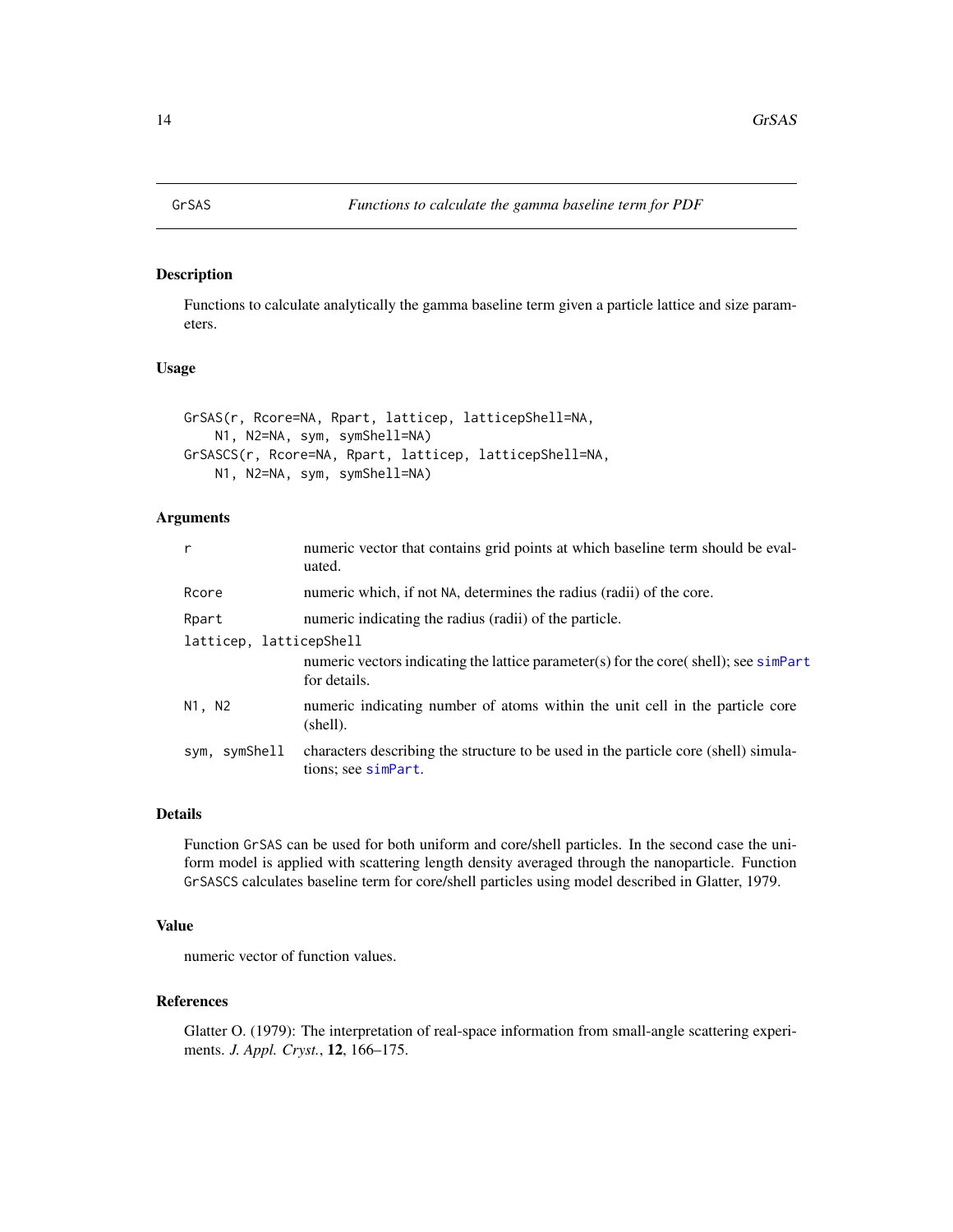#### <span id="page-14-0"></span>plotPart 15

# See Also

[calcPDF](#page-2-1), [calcQDepPDF](#page-2-2)

#### Examples

```
## calculate baseline term for uniform particle
gammaR <- GrSAS(r=seq(0.01, 30, 0.01), Rpart=15,
   latticep=c(4.3, 7.02), sym="hcp", N1=4)
plot(seq(0.01, 30, 0.01), gammaR, type="l")
## compare with baseline computed as Fourier transform
## of the total scattering function:
Zn <- createAtom("Zn")
S <- createAtom("S")
part <- simPart(atoms=list(Zn,S), r=15, latticep=c(4.3, 7.02),
    sym="hcp")
gQSAS <- calcTotalScatt(part, type="neutron", minQ=0.001,
   maxQ=0.9, dQ=0.005)
gammaR2 <- calcQDepPDF(part, minR=0.01, maxR=30, dr=0.01,
   maxQ=.85, minQ=0.001, verbose=20,
    preTotalScat=list(Q=gQSAS$Q, gQ=gQSAS$gQ))
lines(gammaR2$r, gammaR2$gr, col=2)
```
plotPart *Draws a three-dimensional scatterplot*

# Description

Function to visualize a nanoparticle using [rgl](http://CRAN.R-project.org/package=rgl) package.

## Usage

```
plotPart(nanop, radius=0.4, legend=TRUE, col=NA, box=FALSE,
   play=FALSE, atoms=NA, miller=NA, lattice=c(4.08))
```
# Arguments

| nanop  | numeric matrix in which each row gives the coordinates of an atomic posi-<br>tion in the nanoparticle. If nanop is not an object returned by simpart or<br>displacePart attributes nAtomTypes, atomType, r, sym, and symShell must<br>be set manually; see simpart. |
|--------|---------------------------------------------------------------------------------------------------------------------------------------------------------------------------------------------------------------------------------------------------------------------|
| radius | numeric vector or single value. Each atom on a plot is represented by a sphere.<br>radius defines the sphere radius (radii).                                                                                                                                        |
| legend | logical indicating whether to print plot legend.                                                                                                                                                                                                                    |
| col    | numeric vector defining colours to be used for plotted items. If vector collength<br>does not correspond to number of atom types within the particle then standard<br>colouring scheme is used.                                                                     |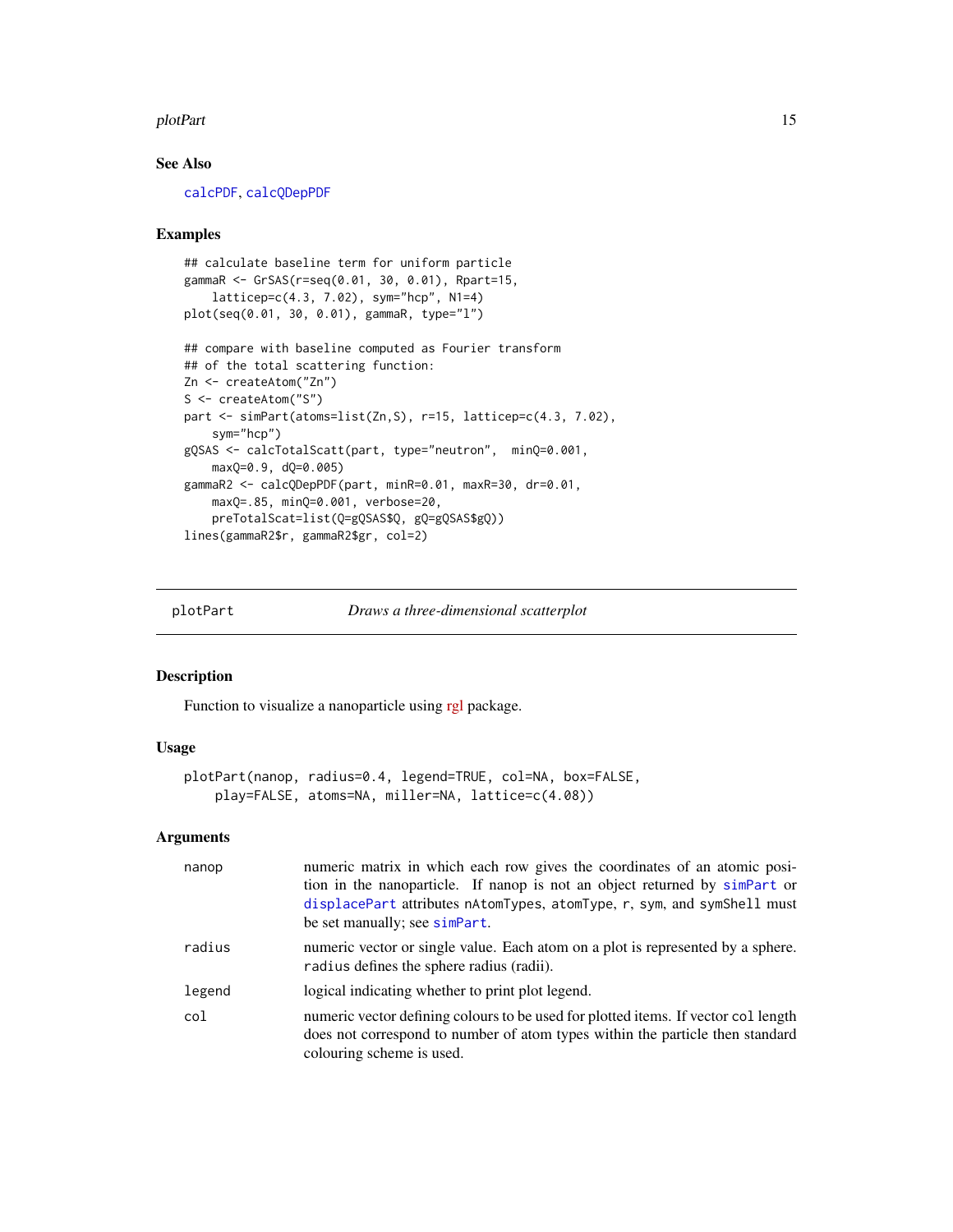| box     | logical indicating whether to draw box and axes.                                                                                                                                                                                                                                                                     |
|---------|----------------------------------------------------------------------------------------------------------------------------------------------------------------------------------------------------------------------------------------------------------------------------------------------------------------------|
| play    | logical. If TRUE animation with constantly rotating particle is played.                                                                                                                                                                                                                                              |
| atoms   | character. If not NA specifies atoms to be displayed, see details.                                                                                                                                                                                                                                                   |
| miller  | numeric vector, specifies Miller indices. If not NA only the plane in a parti-<br>cle core described by given indices is displayed. Should be given in a form<br>$c(h, k, 1)$ for the non-hexagonal symmetry and $c(h, k, i, 1)$ for the<br>hexagonal symmetry. Should be specified together with lattice parameter. |
| lattice | numeric vector indicating particle core lattice parameters. Should be given in<br>the same form as in simpart.                                                                                                                                                                                                       |

#### Details

If only core (shell) atoms of a specific type to be plotted atoms should be set up to "core X" or "shell X", respectively. Character describing atom type "X" can be taken from attributes(part)\$atomsCore or attributes(part)\$atomsShell.

# Value

a vector of object IDs.

```
## rgl library demands graphical terminal to be available
## uncoment all plotPart() calls for 3D visualization
## simulate particle
Au <- createAtom("Cu")
Au$name <- "Au"
Pd <- createAtom("Cu")
Pd$name <- "Pd"
part <- simPart(atoms=list(Au), atomsShell=list(Pd), rcore=8)
## 3d scatter plot
#plotPart(part, col=c(2,4))
## increase number of atom types within the particle:
Zn <- createAtom("Zn")
S <- createAtom("S")
part <- simPart(atoms=list(Zn ,S), atomsShell=list(Au), r=14,
    rcore=12, sym="hcp", symShell="fcc", latticep=c(4.3, 7.04),
    latticepShell=4.08)
## 3d scatter plot
#plotPart(part, col=c(2,4,3))
## play animation:
#plotPart(part, col=c(2,4,3), play=TRUE)
## plot only shell particles
#plotPart(part, col=c(2,4,3), atoms="shell Au", play=TRUE)
part <- simPart(atoms=list(Zn ,S),r=20, sym="hcp",
   latticep=c(4.3, 7.04))
## display plane normal to z-axis:
```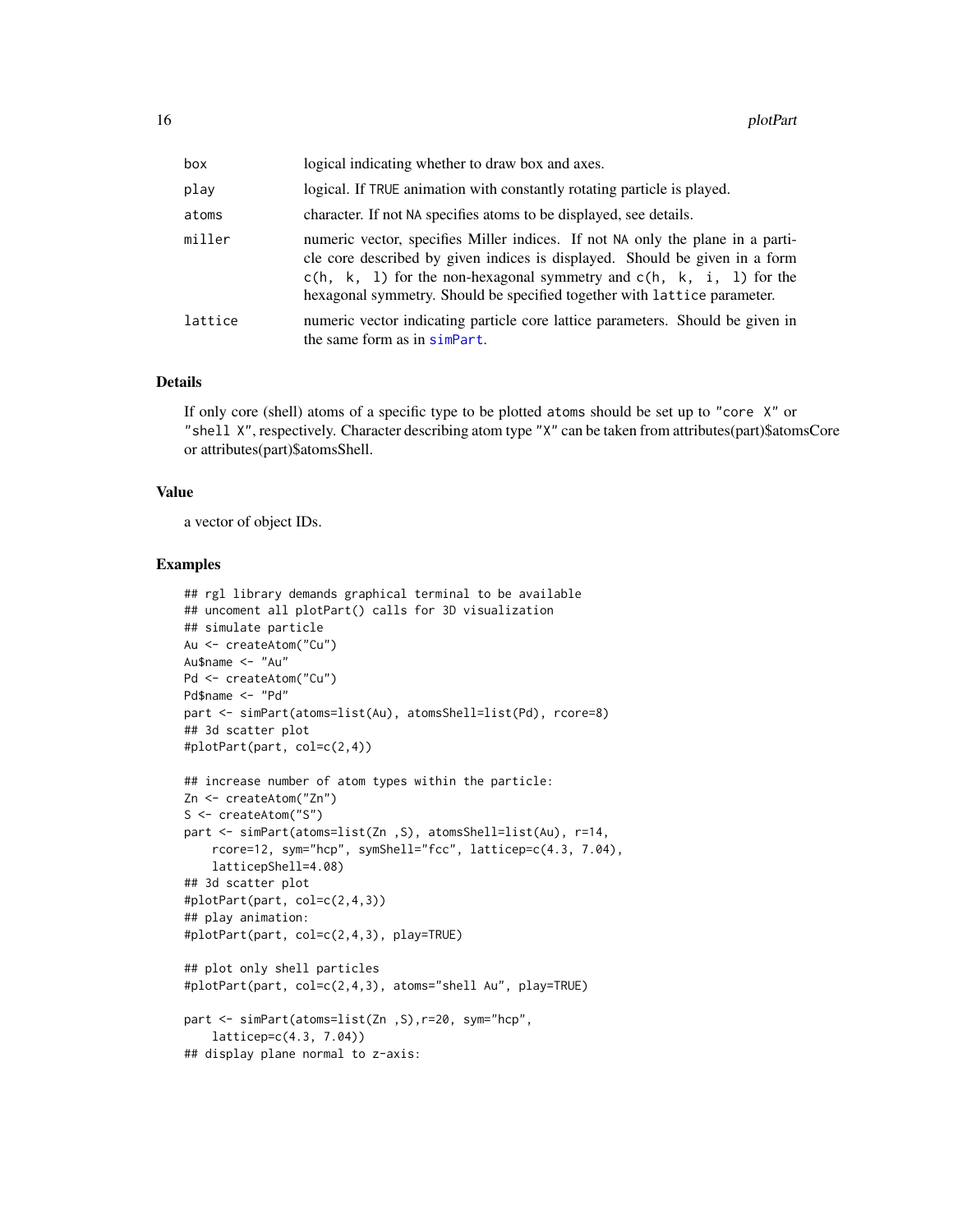```
rss and the contract of the contract of the contract of the contract of the contract of the contract of the contract of the contract of the contract of the contract of the contract of the contract of the contract of the co
```

```
#plotPart(part, miller=c(0, 0, 0 ,1), lattice=c(4.3, 7.04))
##S atoms:
#plotPart(part, miller=c(0, 0, 0 ,1), lattice=c(4.3, 7.04),
# atoms = "core S")
## save picture in a file using rgl function:
#rgl.snapshot( filename = "plane0001 S atoms.png")
Na <- createAtom("Na")
Cl <- createAtom("Cl")
part <- simPart(atoms=list(Na,Cl), sym="fcc")
#plotPart(part, miller=c(1,0,1), box=TRUE, lattice=c(4.08))
## plot only Na atoms:
#plotPart(part, miller=c(1,0,1), box=TRUE, lattice=c(4.08),
# atoms = "core Na")
```
rss *Function to calculate the RSS between the simulated PDF or the total scattering structure function and target data*

# Description

Given a nanoparticle model and PDF or total scattering structure function data, this function calculates the PDF or total scattering structure function associated with the model. It then determines the residual sum of squares (RSS) between the simulated signals and the data.

#### Usage

```
rss(par, dataG=NA, dataS=NA, dataSAS=NA, part=NA, type="neutron",
    simPar=NA, PDF.fixed=list(), TotalScatt.fixed=list(),
   parscale=NA, skel=NA, con=TRUE, oneDW=FALSE,
   punish=FALSE, gammaR=NA, rvector=NA, fixed=NA,
   wG=0.03, wSAS=0.03, avRes=1, pareto=FALSE)
```
# Arguments

| par     | numeric vector of parameter values. These should be given along with the ap-<br>propriate argument skel. See details and examples.                                                                                                                                                                                                                      |
|---------|---------------------------------------------------------------------------------------------------------------------------------------------------------------------------------------------------------------------------------------------------------------------------------------------------------------------------------------------------------|
| dataG   | numeric vector, which, if not NA, determines the PDF data.                                                                                                                                                                                                                                                                                              |
| dataS   | numeric vector, which, if not NA, determines the total scattering structure func-<br>tion data.                                                                                                                                                                                                                                                         |
| dataSAS | numeric vector, which, if not NA, determines the total scattering structure func-<br>tion data in SAS region.                                                                                                                                                                                                                                           |
| part    | either NA or the atomic positions in a nanoparticle given as a numeric matrix in<br>which each row gives the $(3D)$ position coordinates. A matrix of this form is<br>the return value of the function simpart. Default value of NA means that the<br>particle is to be re-simulated in each call to rss (necessary for stochastic model<br>functions). |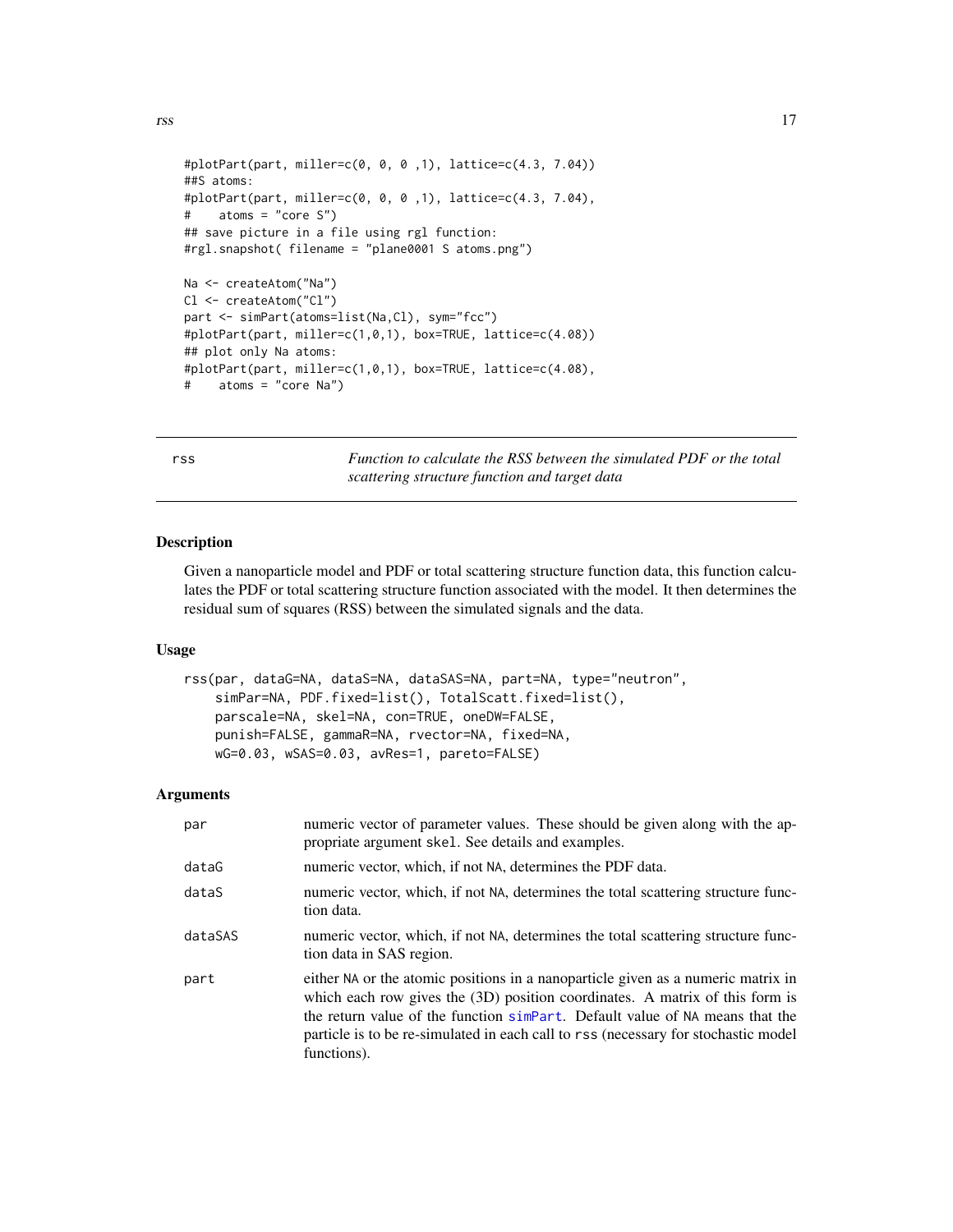<span id="page-17-0"></span>

| type             | character indicating type of scattering. Either "X-ray" or "neutron".                                                                                                                                                                                                                                                                                                                                                                                                                                                                                                                                                                                                                                                                                                                                                                                               |
|------------------|---------------------------------------------------------------------------------------------------------------------------------------------------------------------------------------------------------------------------------------------------------------------------------------------------------------------------------------------------------------------------------------------------------------------------------------------------------------------------------------------------------------------------------------------------------------------------------------------------------------------------------------------------------------------------------------------------------------------------------------------------------------------------------------------------------------------------------------------------------------------|
| simPar           | arguments are passed to the function simpart to simulate the nanoparticles if<br>these values are not to be optimized; any of the following arguments may be<br>specified: atoms, atomsShell, sym, symShell, latticep, latticepShell, r,<br>rcore, box, ellipse, shell, rcenter, move, rotShell, rcenterShell and<br>distr. The latter should be set up to "normal" or "lognormal" to simulate<br>polydisperse particles with normal or log-normal distribution, respectively. See<br>simPart for the other parameters notation details.                                                                                                                                                                                                                                                                                                                            |
| PDF.fixed        | arguments are passed to the functions calcPDF and broadPDF. Any of the fol-<br>lowing arguments may be specified: dr, minR, maxR, scatterLength, scatterFactor,<br>delta, n, Qmax, termRip, maxRTermRip, N1, N2, and Qdamp; see calcPDF and<br>GrSAS. If termRip is TRUE termination ripples are simulated with parameters dr,<br>Qmax and maxRTermRip (see termRip). If Qdamp is not NA the PDF is multiplied<br>by the function $exp(-Q_{damp}^2r^2/2)$ .                                                                                                                                                                                                                                                                                                                                                                                                         |
| TotalScatt.fixed |                                                                                                                                                                                                                                                                                                                                                                                                                                                                                                                                                                                                                                                                                                                                                                                                                                                                     |
|                  | arguments are passed to the functions calcTotalScatt; any of the following<br>arguments may be specified: dQ, minQ, maxQ, minQ_SAS, maxQ_SAS, dQ_SAS,<br>scatterLength, scatterFactor, delta, n, dr, del, eps, kind, N1, N2, f2,<br>f2, convolution, Qdamp, SASscale, and paramSASQ; see calcTotalScatt. If<br>convolution is TRUE function gaussConvol is called with Qdamp parameter.<br>If paramSASQ is TRUE the total scattering function in SAS region is calculated<br>using functions IqSAS or IqSASP (with f1 and f2 parameters indicating aver-<br>age scattering lengths in the particle core and shell). Parameter SASscale sets<br>weighting scheme for total scattering function in SAS region residual. Should be<br>"normal", "log" (for logarithmic scale) or "weighted" (to normalize the residual<br>at each grid point with the function value). |
| parscale         | either NA or a numeric vector of the same length as par indicating values by<br>which the values in par should be divided for the purpose of parameter scaling.                                                                                                                                                                                                                                                                                                                                                                                                                                                                                                                                                                                                                                                                                                     |
| skel             | an object of class relistable. First the parameters to be optimized should be<br>written as a named list of form parameters $\le$ -list(a=1,b=2,c=3). Then the<br>argument par can be given as par=unlist (parameters) and skel can be given<br>as skel=as.relistable(parameters).                                                                                                                                                                                                                                                                                                                                                                                                                                                                                                                                                                                  |
| con              | logical indicating whether to reset $r$ to be equal to rcore if rcore $\ge r$ .                                                                                                                                                                                                                                                                                                                                                                                                                                                                                                                                                                                                                                                                                                                                                                                     |
| oneDW            | logical indicating whether to use similar sigma parameter for all atom types<br>within the particle.                                                                                                                                                                                                                                                                                                                                                                                                                                                                                                                                                                                                                                                                                                                                                                |
| punish           | if the inequalities described above for con are violated, return a large RSS value<br>(10e15).                                                                                                                                                                                                                                                                                                                                                                                                                                                                                                                                                                                                                                                                                                                                                                      |
| gammaR           | either "param" or a numeric vector of gamma baseline term data. If "param" the<br>baseline is simulated with functions GrSAS and GrSASCS.                                                                                                                                                                                                                                                                                                                                                                                                                                                                                                                                                                                                                                                                                                                           |
| rvector          | numeric vector of grid points at which the PDF was evaluated.                                                                                                                                                                                                                                                                                                                                                                                                                                                                                                                                                                                                                                                                                                                                                                                                       |
| fixed            | list; if not NA indicates parameter names.                                                                                                                                                                                                                                                                                                                                                                                                                                                                                                                                                                                                                                                                                                                                                                                                                          |
| wG, wSAS         | weights for the PDF and total scattering function in SAS region residuals.                                                                                                                                                                                                                                                                                                                                                                                                                                                                                                                                                                                                                                                                                                                                                                                          |
| avRes            | numeric value; if the model for the data is stochastic, he number of particles to<br>simulate; the model PDF or total scattering structure function is calculated for<br>each particle and then averaged.                                                                                                                                                                                                                                                                                                                                                                                                                                                                                                                                                                                                                                                           |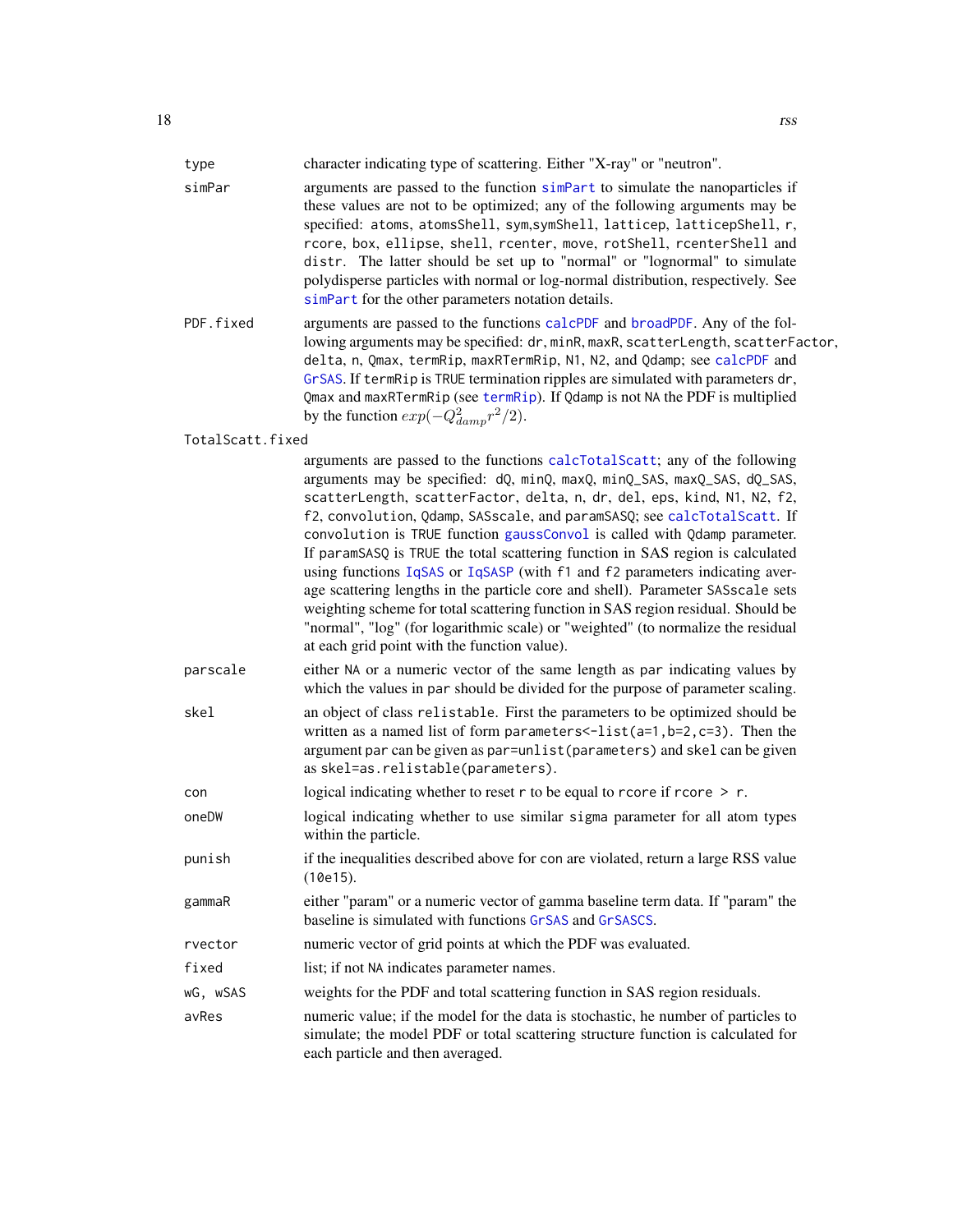rss and the contract of the contract of the contract of the contract of the contract of the contract of the contract of the contract of the contract of the contract of the contract of the contract of the contract of the co

pareto logical; if TRUE the result value is a vector of residuals for the given data sets that can be used for the subsequent Pareto analysis.

#### Details

The following parameters may be fitted in rss (i.e., specified in par or skel): r, rsigma (sets standard deviation in the normal or log-normal distribution with mean value r), box, ellipse, bkg (background line that should be extracted from the SAS data), shell, rcore, scaleSq (scale factor for the total scattering function or the PDF), scaleSASq (scale factor for the total scattering function in SAS region or the gamma baseline term), pStack, pDimer, delta, sigma, latticep and latticepShell. For wurtzite structure to fit u parameter (second atom z-coordinate) third element in the vectors latticep and latticepShell may be specified.

# Value

If pareto=FALSE the R-factor: the square root of the sum of squared distances between the target data and simulated signal divided by a the sum of squared target data values. If pareto=TRUE a vector with R-factors as components.

#### Note

Functions

```
simPartPar(sym = "fcc", symShell=NA, latticep = 4.08, r=10,
   atoms=list(), atomsShell=list(), distr = "lognormal",
   rcenter=FALSE, latticepShell=NA, rcore=NA, shell=NA, move=TRUE,
   box=NA, ellipse=NA, rotShell=FALSE, rcenterShell=FALSE),
PDFPar(dr=.01, minR=1, maxR=20, termRip=FALSE, Qmax=30, maxRTermRip=20,
   scatterLength=NA, n=2, delta=NA, Qdamp=NA, scatterFactor=NA, N1=4, N2=4),
and
TotalScattPar(dQ=.01, minQ=0.771, maxQ=35, minQ_SAS=0.001, maxQ_SAS=0.771,
   dQ_SAS=0.005, scatterLength=NA, scatterFactor=NA, dr = 0.001,
   del = 0.01, eps=1e-3, kind="fastHist", N1=4, N2=4, f1=5, f2=5,
   SASscale="normal", convolution = FALSE, Qdamp=0.0457, delta=NA, n=2, paramSASQ=FALSE)
```
return values suitable for simPar, PDF.fixed and TotalScatt.fixed parameters, respectively.

```
part <- res_gQ <- res_gQ_WAS <- res_gQ_SAS <- list()
## prepare polydisperse sample consisting of 30 particles:
size \leq sort(rlnorm(20, meanlog = \log(10), sdlog = \log(1.1)))
base_Cu <- getBase("Cu")
Au <- createAtom("Au", base=base_Cu)
for(i in 1:20) {
```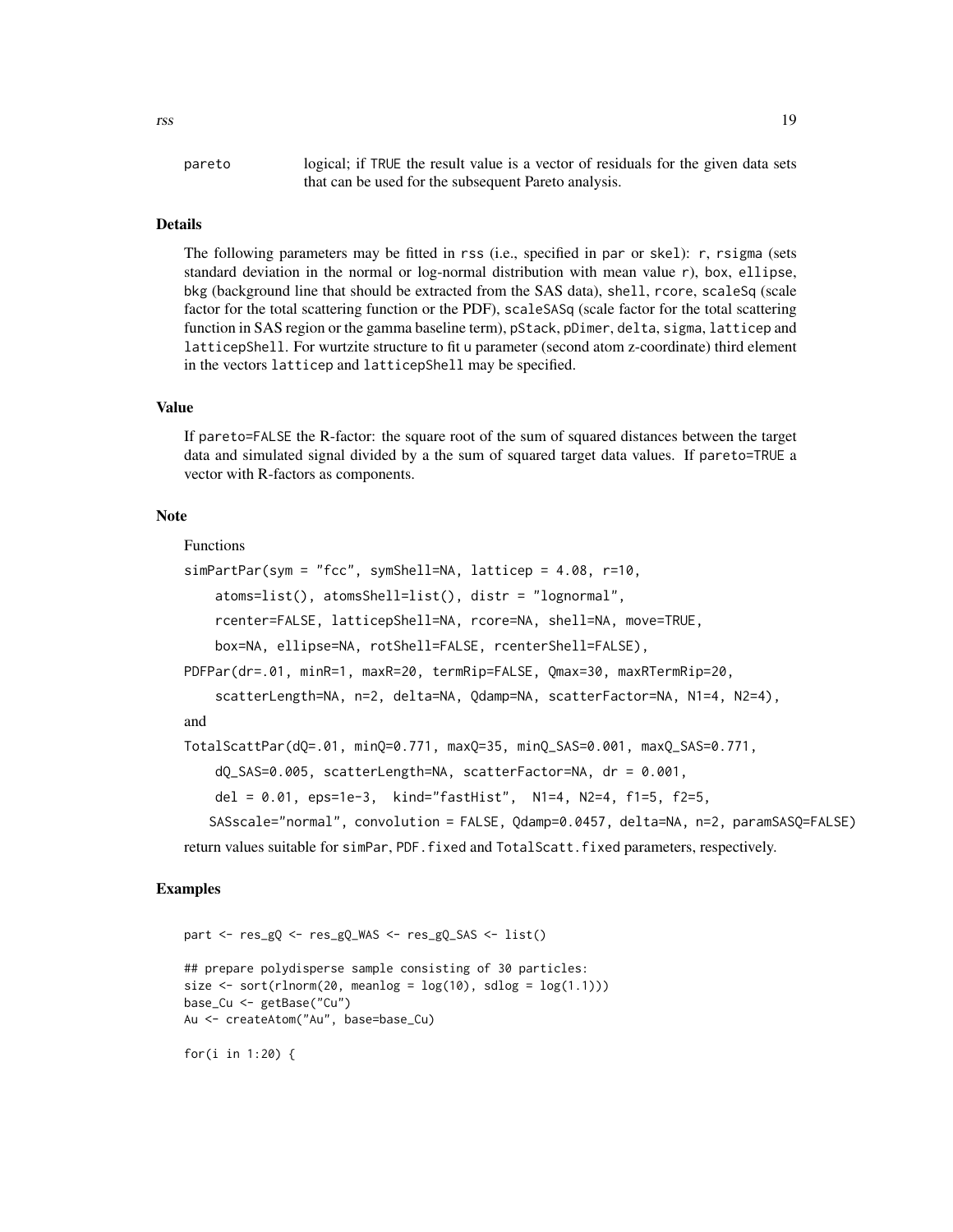```
cat("r = ", size[i], "\\n")part[[i]] <- simPart(atoms=list(Au), r=size[i], latticep=4.08,
      rcenter=TRUE)
  res_gQ_WAS[[i]] <- calcTotalScatt(part[[i]],minQ=.771, maxQ=20,
      dr=0.02, dQ=0.02, sigma=c(0.02))
  res_gQ_SAS[[i]] <- calcTotalScatt(part[[i]],minQ=.001,
      dr=0.02, maxQ=.771, dQ=0.01, sigma=c(0.02))
  cat(i, "n")}
## calculate average values:
gQ_av_WS < -0for(i in 1:length(res_gQ_WAS)) {
  gQ_av_WAS <- res_gQ_WAS[[i]]$gQ + gQ_av_WAS
}
gQ_av_WAS <- gQ_av_WAS/length(res_gQ_WAS)
gQ_av_SAS \leftarrow 0for(i in 1:length(res_gQ_SAS)) {
  gQ_av_SAS <- res_gQ_SAS[[i]]$gQ + gQ_av_SAS
}
gQ_av_SAS <- gQ_av_SAS/length(res_gQ_SAS)
## calculate PDF and gamma baseline term
resSAS <- calcQDepPDF(minR=0, maxR=30, dr=0.02, minQ=.001,
    maxQ=.771, verbose=100,
    preTotalScat=list(Q=res_gQ_SAS[[1]]$Q,gQ=gQ_av_SAS))
mr < - which(res_{gQ_{\text{WAS}}[1][3]$Q > 17)[1]
mxr \leftarrow which(res\_gQ_WAS[[1]]$Q > 19)[1]cuto <- res_gQ_WAS[[1]]$Q[mr:mxr][which(abs(gQ_av_WAS[mr:mxr])
    ==min(abs(gQ_av_WAS[mr:mxr]) ))[1] ]
resWAS <- calcQDepPDF(minR=0, maxR=30, dr=0.02, minQ=.771,
    maxQ=cuto, verbose=100,
    preTotalScat=list(Q=res_gQ_WAS[[1]]$Q,gQ=gQ_av_WAS))
## set boundaries for fitting procedure
iter_0 <- as.relistable(list(latticep=0, r=0, sigma=c(0), rsigma=0))
boundsL <- c(latticep=3.5, r=10.0, sigma=c(.01), rsigma=1.1)
boundsU <- c(latticep=4.5, r=14.0, sigma=c(.03), rsigma=1.3)
## in order to estimate the parameters that were used to
## simulate the particles, the DEoptim package may be
## used. Install it, remove the comment symbols '#' below,
## and use a call like:
#library(DEoptim)
#resDE <- DEoptim(rss, lower = boundsL, upper = boundsU,
# oneDW=FALSE, type="neutron",
# control=DEoptim.control(CR=0.85, F=0.7, NP=40, itermax=30,
# parallelType=1, packages = list("PerformanceAnalytics"),
# parVar=list("rss", "simPart", "calcPDF",
# "IqSASP", "GrSAS", "GrSASCS", "broadPDF", "termRip",
```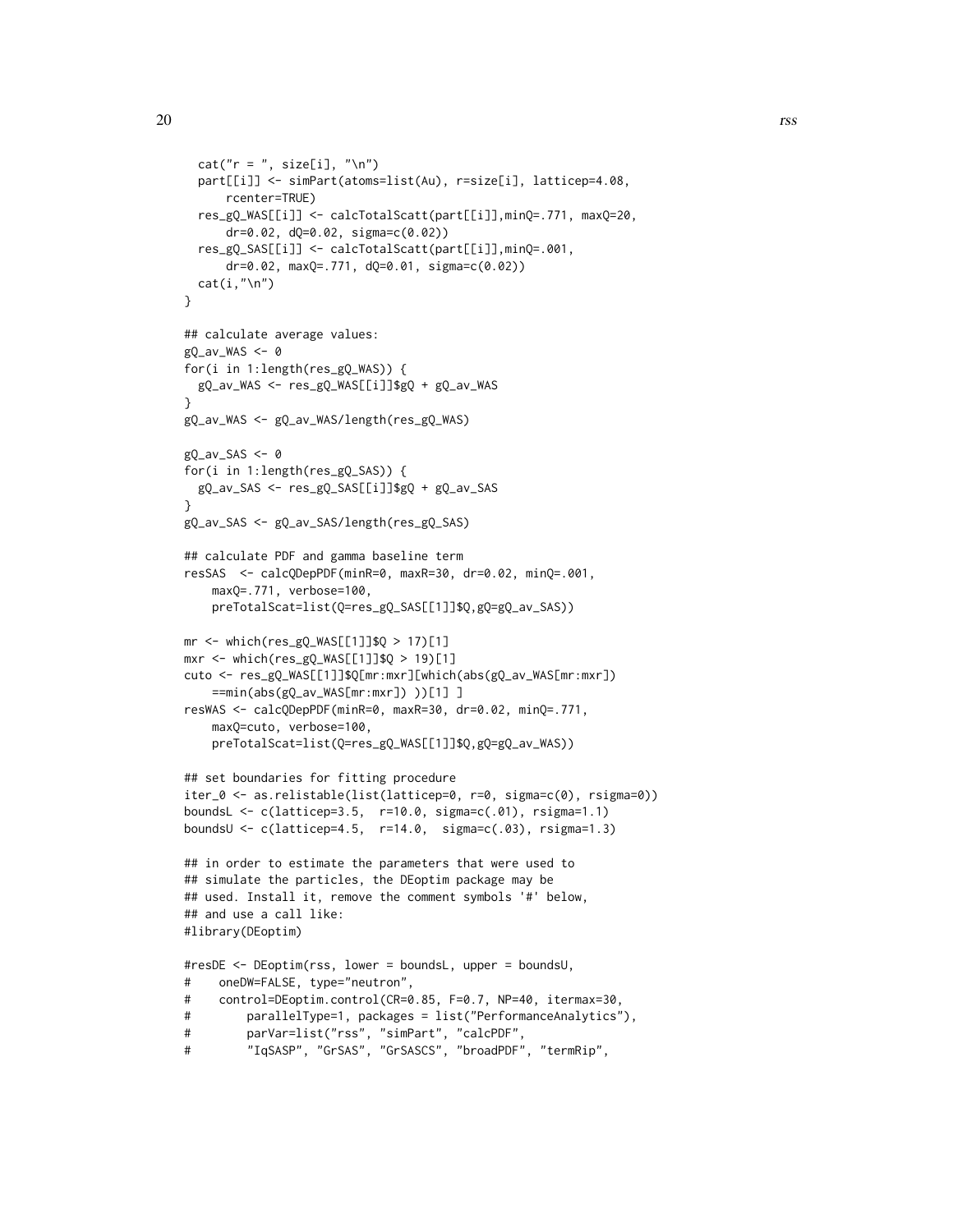#### <span id="page-20-0"></span>simPart 21

```
# "getSymEl", "IqSAS", "displacePart", "calcTotalScatt")),
# dataS=NA, dataSAS=gQ_av_SAS, dataG=resWAS$gr,
# simPar = simPartPar(atoms=list(Au), rcenter=TRUE,
# move=TRUE, rot=FALSE),
# gammaR = resSAS$gr, rvector = resSAS$r, skel=iter_0,
# PDF.fixed=PDFPar(minR=0, maxR=30, dr=.01,
# scatterLength=Au$scatterLength),
# TotalScatt.fixed=TotalScattPar(minQ=0.771, maxQ=20,
# dQ=0.02, dQ_SAS=0.01, minQ_SAS=.001, maxQ_SAS=.771,
# scatterLength=Au$scatterLength, kind="fastHist",
# SASscale="normal", convolution = FALSE),
# wG=1.0, wSAS=0.05, avRes=10, pareto=FALSE)
#
## now resDE$optim contains estimates for the lattice parameter,
## particle radius, displacement variance sigma, and standard
## deviation rsigma.
## show results:
#resDE$optim$bestmem
## package mco may be used to construct a Pareto front of
## solutions. Note that calculations may take considerable time!
#library(mco)
#resMCO <- nsga2(rss, 4, 2,
# dataS=NA, dataSAS=gQ_av_SAS, dataG=resWAS$gr, oneDW=FALSE,
# simPar = simPartPar(rcenter=TRUE, move=TRUE, rot=FALSE),
# gammaR = resSAS$gr, rvector = resSAS$r, skel=iter_0,
# PDF.fixed=PDFPar(minR=0, maxR=30, dr=.01,
# scatterLength=scatterLength),
# TotalScatt.fixed=TotalScattPar(minQ=0.771, maxQ=20, dQ_SAS=0.01,
# dQ=.02, minQ_SAS=.001, maxQ_SAS=.771, scatterLength=scatterLength,
# kind="fastHist", SASscale="normal", convolution = FALSE),
# wG=1.0, wSAS=0.2, avRes=10, pareto=TRUE,
# constraints=NULL, cdim=0, popsize=40, generations=c(40),
# cprob=0.85, lower.bounds=boundsL, upper.bounds=boundsU)
## show results
#plot(resMCO, xlab="SAS(Q) residual", ylab="G(r) residual")
#paretoSet(resMCO)
```
<span id="page-20-1"></span>simPart *Functions to simulate the atomic positions in a nanoparticle*

# <span id="page-20-2"></span>Description

Functions to simulate the deterministic atomic positions in a nanoparticle and displace those positions stochastically to model thermal effects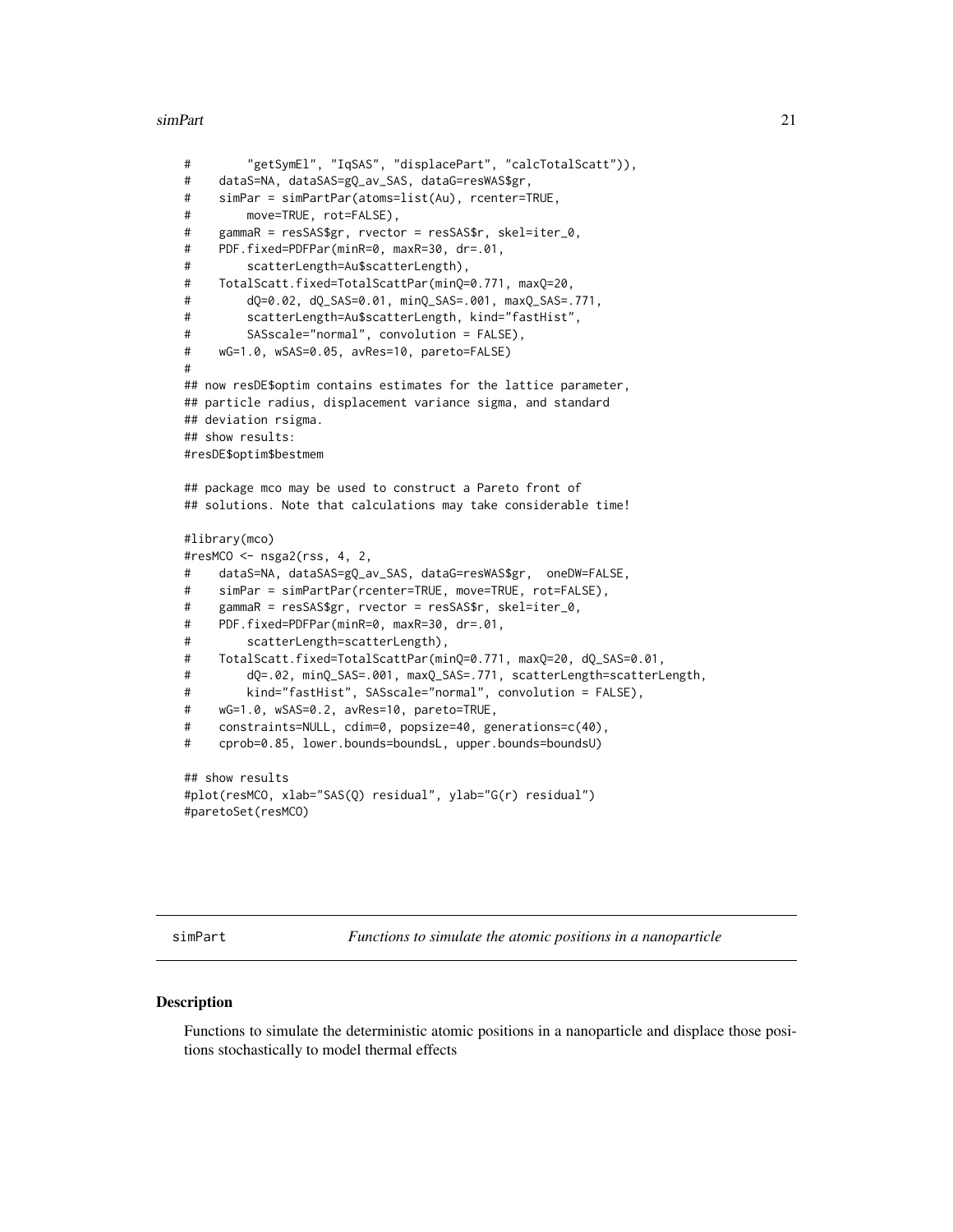# <span id="page-21-0"></span>Usage

```
simPart(atoms, sym = "fcc", latticep = 4.08, r=10,
   atomsShell=NA, symShell = NA, latticepShell = NA, rcore = NA,
   shell=NA, box=NA, ellipse=NA, pDimer=0, pStack=0,
   rcenter=FALSE, center=c(0,0,0),
   move=TRUE, rotShell=FALSE, rcenterShell=FALSE)
```
displacePart(nanop, sigma=NA, rcenter=FALSE, latticep=4.08)

# Arguments

| atoms         | list with elements describing basis atoms in the primitive cell. Elements should<br>be the same type as the return value of createAtom; see examples.                                                                                 |
|---------------|---------------------------------------------------------------------------------------------------------------------------------------------------------------------------------------------------------------------------------------|
| sym           | character describing the structure to be used:                                                                                                                                                                                        |
|               | "fcc" for face-centered cubic structure,                                                                                                                                                                                              |
|               | "bcc" for body-centered cubic structure,                                                                                                                                                                                              |
|               | "sc" for simple cubic structure,                                                                                                                                                                                                      |
|               | "hcp" for hexagonal close-packed structure.                                                                                                                                                                                           |
| latticep      | numeric vector indicating the lattice parameter(s). Should be given in the form:                                                                                                                                                      |
|               | $c(a)$ for fcc, bcc and sc structure,                                                                                                                                                                                                 |
|               | $c(a, c)$ for hcp structure.                                                                                                                                                                                                          |
| r             | numeric vector indicating the radius (radii) of the nanoparticle. If length is<br>greater than 1 particles for all given radii are simulated. See Value for details.                                                                  |
| atomsShell    | list with elements describing basis atoms in the primitive cell for the particle<br>shell.                                                                                                                                            |
| symShell      | character describing the structure associated with the shell. See sym for details.                                                                                                                                                    |
| latticepShell | numeric vector indicating the shell lattice parameter(s). See latticep for de-<br>tails.                                                                                                                                              |
| rcore         | numeric vector which, if not NA, determines the radius (radii) of the core. Should<br>be the same length as vector r.                                                                                                                 |
| shell         | numeric which, if rcore=NA, determines the particle shell thickness.                                                                                                                                                                  |
| box           | numeric vector. If not NA particle is simulated in the form of parallelepiped with<br>dimensions $box[1], box[2]$ and $box[3]$ .                                                                                                      |
| ellipse       | numeric vector. If not NA particle is simulated in the form of ellipse; ellipse[1],<br>ellipse[2] and ellipse[3] give the three elliptic radii.                                                                                       |
| pDimer        | numeric indicating probability of atom to form a cluster with its neighbour.                                                                                                                                                          |
| pStack        | numeric indicating probability of stacking fault to appear in each atomic plane.<br>Currently is not available for perovskite symmetry. Produces ABCACABC<br>stacking for cubic lattice and ABABABCBC stacking for hexagonal lattice. |
| rcenter       | logical value indicating whether to choose the center of the particle at random<br>within the unit cell.                                                                                                                              |
| center        | If reenter=FALSE, the position at the particle center.                                                                                                                                                                                |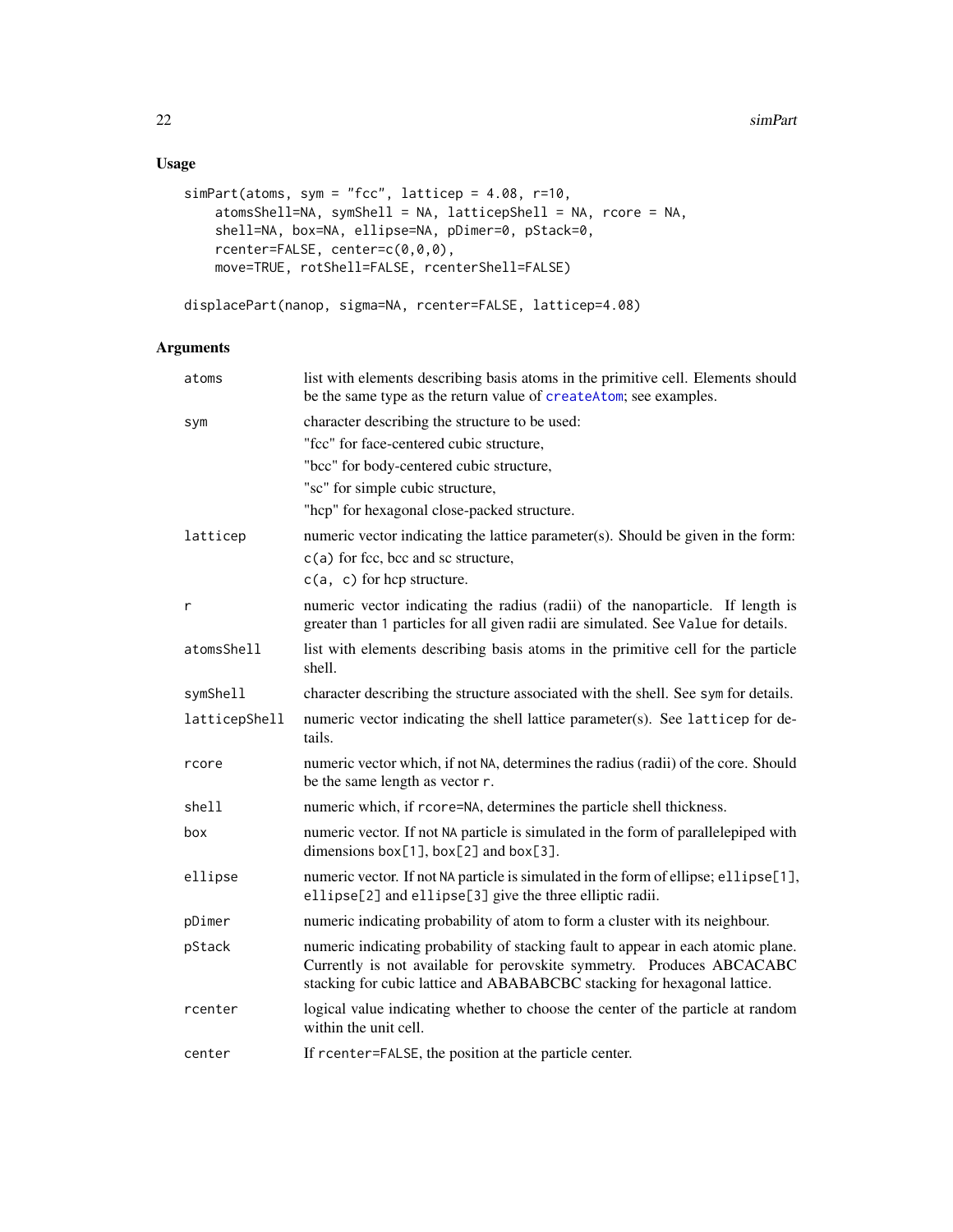## <span id="page-22-0"></span>simPart 23

| move         | logical value indicating whether to shift atoms near the core-shell boundary to<br>avoid unphysically small interatomic distances. Might not work correctly if r<br>length is greater than 1.                                                                                                                                                                                                                                                                                       |
|--------------|-------------------------------------------------------------------------------------------------------------------------------------------------------------------------------------------------------------------------------------------------------------------------------------------------------------------------------------------------------------------------------------------------------------------------------------------------------------------------------------|
| rotShell     | logical value indicating whether to rotate the particle shell by a random angle<br>with respect to the core.                                                                                                                                                                                                                                                                                                                                                                        |
| rcenterShell | logical value indicating whether to choose the center of the particle shell at ran-<br>dom. If FALSE then the shell center coincide with that of the core.                                                                                                                                                                                                                                                                                                                          |
| sigma        | numeric vector which determines the variances of the Gaussian displacements<br>from the mean atomic positions throughout the nanoparticle. If NA value is taken<br>from nanop attributes. If the particle core and shell contain Nc and Ns different<br>atom types, respectively, then the first Nc elements in vector sigma correspond to<br>atoms within the core and the next Ns elements describe Gaussian displacements<br>for the shell atoms. See examples for more details. |
| nanop        | numeric matrix in which each row represents the position of an atom, e.g., as<br>returned by simPart.                                                                                                                                                                                                                                                                                                                                                                               |

# Value

numeric matrix with three columns in which each row represents an atomic position and list of the following attributes that describe particle properties:

| "nStacks"       | number of stacking faults simulated in the particle.                                                                                                                                                                                                                                                                                        |
|-----------------|---------------------------------------------------------------------------------------------------------------------------------------------------------------------------------------------------------------------------------------------------------------------------------------------------------------------------------------------|
| "rowcore"       | number of atoms within the core.                                                                                                                                                                                                                                                                                                            |
| "rowshell"      | number of atoms within the shell.                                                                                                                                                                                                                                                                                                           |
| "center"        | position of the particle center.                                                                                                                                                                                                                                                                                                            |
| "nAtomTypes"    | number of different atom types in the particle, e.g. for a core/shell particle with<br>"Cu"/"ZnS" symmetry nAtomTypes=3.                                                                                                                                                                                                                    |
| "atomType"      | vector of length rowcore+rowshell that flags atoms in the particle with their<br>atom type numbers. Atoms in the core are numbered with notation $1, 2, \ldots$<br>while atoms in the shell have numbers $-1, -2, \ldots$ , e.g. for a core/shell particle<br>with "Cu"/"ZnS" symmetry vector atomType consists of elements $\{1, -1, -2\}$ |
| "scatterLength" |                                                                                                                                                                                                                                                                                                                                             |
|                 | numeric vector describing neutron scattering lengths for all atom types in the<br>particle                                                                                                                                                                                                                                                  |
| "scatterFactor" |                                                                                                                                                                                                                                                                                                                                             |
|                 | list describing X-ray scattering factor parameters. See calcTotalScatt for de-                                                                                                                                                                                                                                                              |

```
tails.
```
"sigma" see sigma argument.

"layer\_end", "layer\_start"

numeric vectors that are used if vector r length is greater than 1. In that case for optimization purposes only one particle with the biggest value of radius r is generated, together with the information on how to extract atomic positions for the subparticle with given radius. E.g. if r=c(8, 11.1, 16), nanop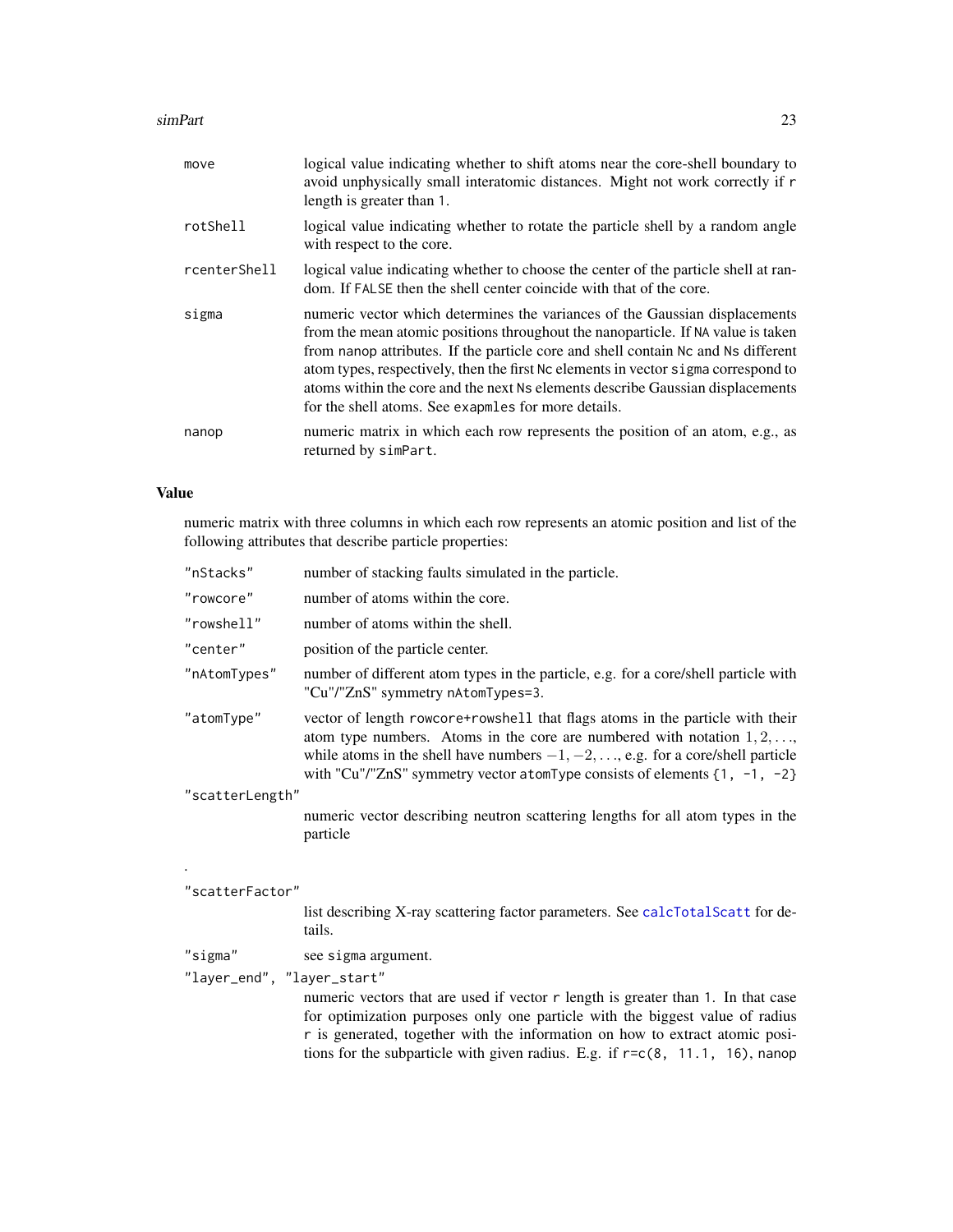| is an object that contains resulting matrix, "layer_start= $c(1, 11, 72)$ " and<br>"layer_end=c(1024,1065,2048)" then $namp[11:1065, ]$ gives atomic coor- |
|------------------------------------------------------------------------------------------------------------------------------------------------------------|
| dinates for the subparticle with radius $r=11.1$ .                                                                                                         |
| "layerS_end", "layerS_start"                                                                                                                               |
| numeric vectors. Indicates layers for the particle shell.                                                                                                  |
| logical indicating whether the particle is a cluster of two spherical particles.                                                                           |
| If shape="sphere" particle radius (radii). If shape="ellipse" elliptic radii. If<br>shape="box" parallelepiped half-dimensions.                            |
| If shape="sphere" core radius (radii). If shape="ellipse" core elliptic radii.<br>If shape="box" core half-dimensions.                                     |
| particle shape.                                                                                                                                            |
| particle (core) symmetry.                                                                                                                                  |
| particle shell symmetry.                                                                                                                                   |
| names of the chemical elements in the particle core.                                                                                                       |
| names of the chemical elements in the particle shell.                                                                                                      |
|                                                                                                                                                            |

# Examples

## Uncomment all plotPart() calls for 3D visualization

```
## create CdSe nanoparticle:
## CdSe particle has wurtzite structure
## Zn and S atoms could be used to create base matrix
## (see getBase() )
Cd_base <- getBase("Zn") #get fractional coordinates for Zn
Cd_scL <- getScatterLength("Cd") #get scattering parameters for Cd
Cd_scF <- getScatterFactor("Cd")
Cd <- createAtom("Cd", base=Cd_base, scatterLength=Cd_scL,
    scatterFactor=Cd_scF, sigma=0.01)
Se_base <- getBase("S")
Se_scL <- getScatterLength("Se")
Se_scF <- getScatterFactor("Se")
Se <- createAtom("Se", base=Se_base, scatterLength=Se_scL,
    scatterFactor=Se_scF, sigma=0.008)
## atoms Cd and Se now can be used as arguments in simPart
part <- simPart(atoms=list(Cd, Se), latticep=c(4.3, 7.02),
    sym="hcp")
#plotPart(part)
## Deterministic particle
## Particle with uniform displacements
Cu <- createAtom("Cu")
part <- simPart(atoms=list(Cu), atomsShell=list(Cu), rcore=8,
   latticep=5)
partx <- displacePart(part, sigma=.02)
```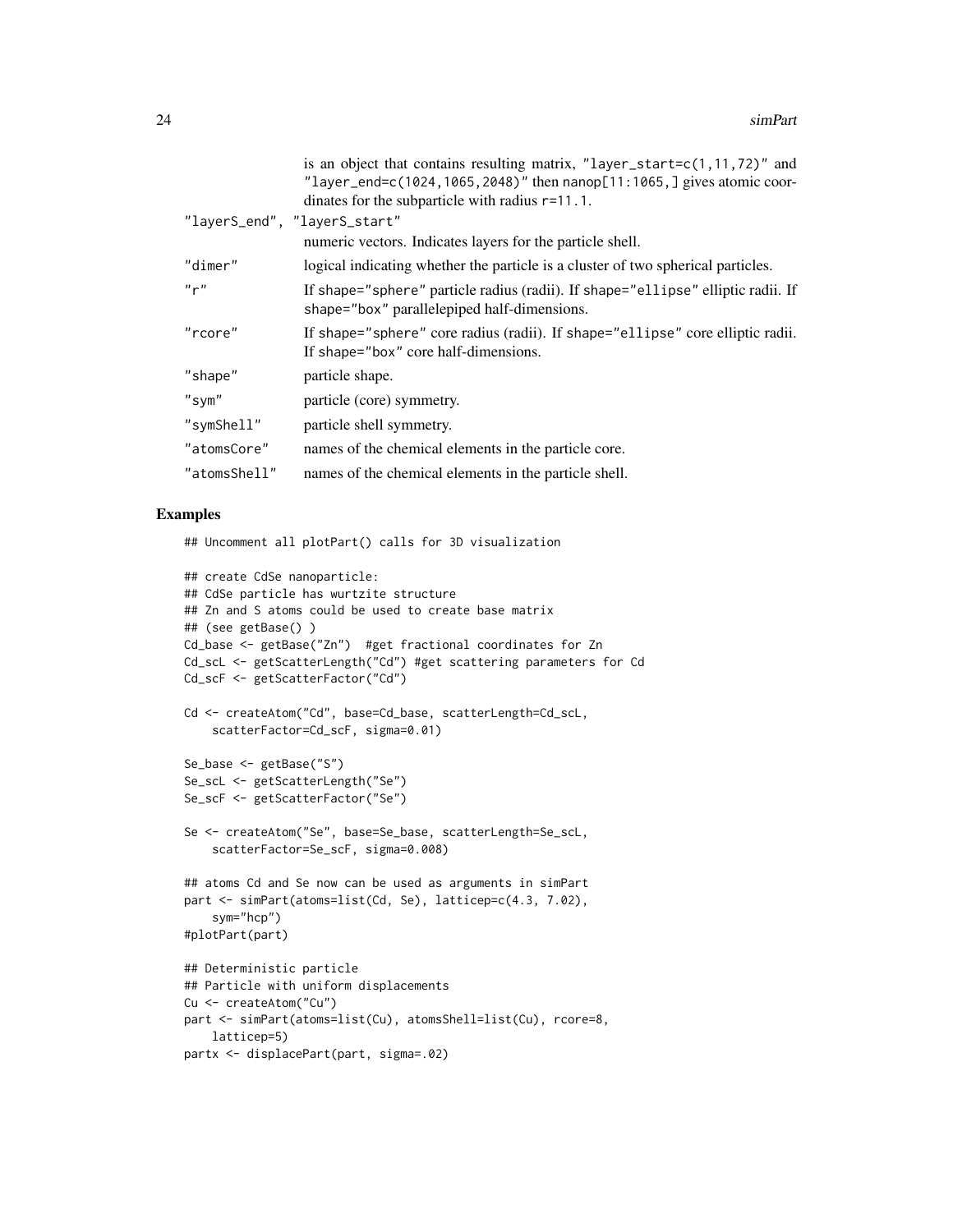#### <span id="page-24-0"></span>termRip 25

```
#plotPart(partx, radius=.4, box=TRUE)
## Particle with displacements in the core different
## from displacements in the shell
## create rock salt structure
Zn <- createAtom("Zn")
S <- createAtom("S")
part <- simPart(atoms=list(Zn,S), atomsShell=list(Cd, Se), r=14,
    rcore=10, sym="hcp", latticep=c(3.1, 4.1), symShell="hcp",
   latticepShell=c(4.3, 7.02))
partx <- displacePart(part, sigma=c(.01, .005, .012, .012))
## first elements in sigma and correspond to Zn atoms,
## second - to S atoms, third - to Cd atoms, last - to Se atoms.
attributes(part)$atomType
## elements '1' indicate Zn atoms in the total matrix, '2' indicate
## S atoms, '-1' indicate Cd atoms, and '-2' indicate Se atoms.
#plotPart(partx, radius=.4)
## Particles with radii drawn from a log-Normal size-distribution
## and constant thickness 0.8
r \leq -exp(rnorm(10, log(10), log(1.1)))part <- simPart(r=r, shell=0.8, atoms=list(Cu),
    atomsShell=list(Cu))
## particle attributes
attributes(part)
## Extract second subparticle
t1 <- attributes(part)$layer_start[2]
t2 <- attributes(part)$layer_end[2]
part2 < - part[t1:t2, ]## In order to use part2 as an argument for calcTotalScatt() or
## other functions certain attributes should be set up
## (see calcTotalScatt).
## To avoid extraction of every subparticle use option
## kind="fast_av" in calcTotalScatt() function.
```
<span id="page-24-1"></span>

termRip *Simulate termination ripples*

# Description

Function to simulate termination ripples in the PDF calculated as the Fourier transform of the total scattering function that arise due to the finite value of the upper integration limit Qmax.

# Usage

termRip(pdf, Qmax, dr, maxR, maxRTermRip)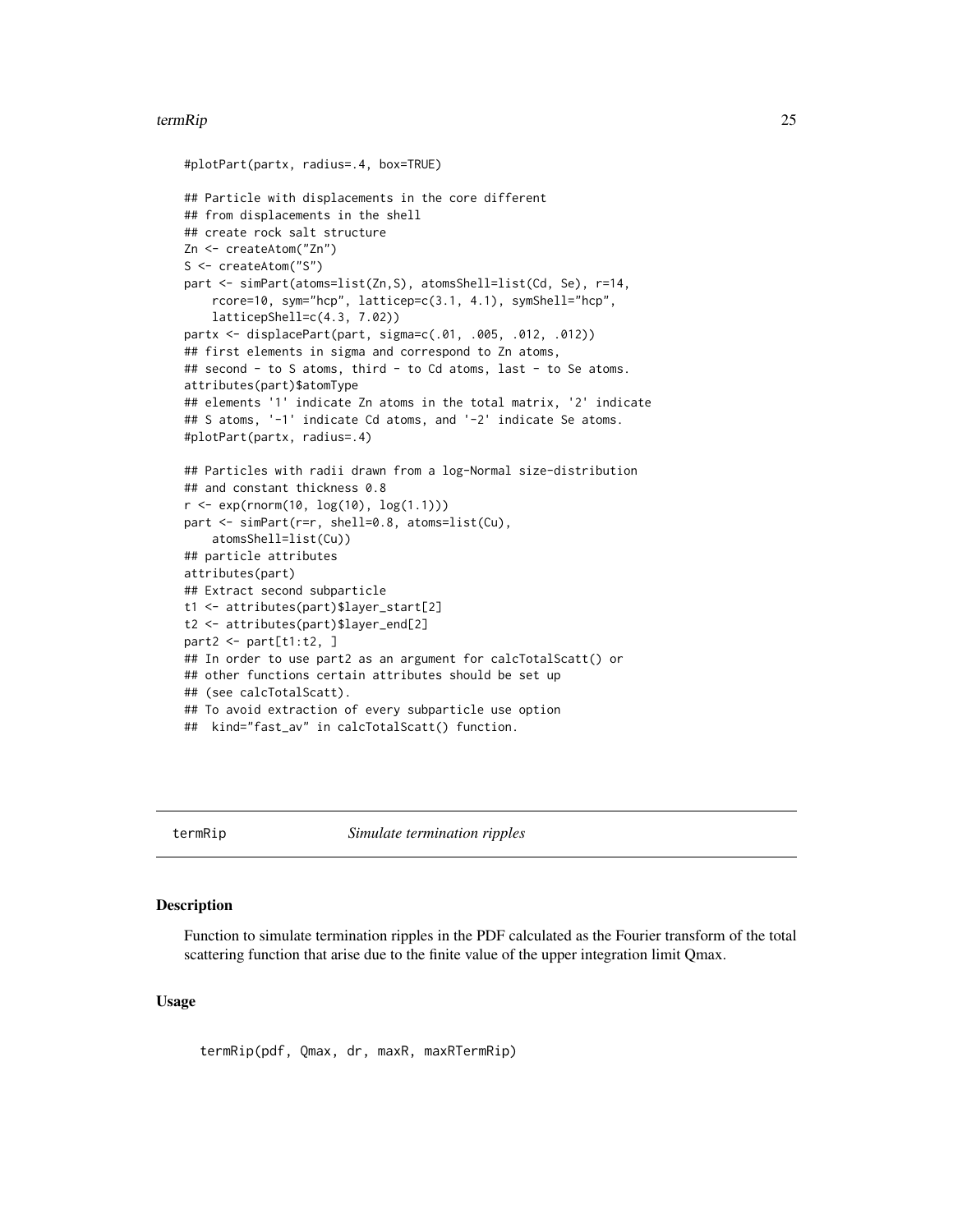# <span id="page-25-0"></span>Arguments

| pdf         | numeric vector containing PDF.                                                                                                  |
|-------------|---------------------------------------------------------------------------------------------------------------------------------|
| Omax        | numeric indicating value of Qmax at which scattering function was truncated<br>before calculating PDF as the Fourier transform. |
| dr          | numeric indicating the step size in r.                                                                                          |
| maxR        | numeric indicating the maximum value of $\mathbf r$ in $G(\mathbf r)$ .                                                         |
| maxRTermRip | numeric indicating the maximum value of $r$ in $G(r)$ for which the ripples should<br>be simulated.                             |

# Value

numeric vector of function values.

# See Also

[calcPDF](#page-2-1), [calcQDepPDF](#page-2-2)

```
## simulate a particle
Cu <- createAtom("Cu")
part <- simPart(atoms=list(Cu), atomsShell=list(Cu), r=12,
   rcore=10, latticep=4.08, latticepShell=3.89)
## calculate the PDF
gr1 <- calcPDF(part, maxR=24, scatterLength=c(4.87, 7.97))
gr1 <- broadPDF(gr1, sigma=c(.01, .01), nAtomTypes=2)
## normalization
gr1$gr <- 4*pi*gr1$r*gr1$gr
## calculate and substract the baseline term
gQSAS <- calcTotalScatt(part, type="neutron", minQ=0.001,
    maxQ=0.771, dQ=0.005, scatterLength=c(4.87, 7.97),
    sigma=c(.01, .01))
gammaR <- calcQDepPDF(minR=0.01, maxR=24, dr=0.01, maxQ=.771,
   minQ=0.001, verbose=50,
    preTotalScat=list(Q=gQSAS$Q, gQ=gQSAS$gQ))
gr1$gr <- gr1$gr - gammaR$gr
plot(gr1$r, gr1$gr, type="l", xlim=c(0,10))
## simulate termination ripples
rvector <- gr1$r
gr1 <- termRip(gr1$gr, Qmax=11.881, dr=0.01, maxR=24, maxRTermRip=16)
## plot the PDF with simulated termination ripples:
lines(rvector, gr1, col=2)
#### compare with ripples due to finite value of Qmax:
## calculate scattering function
gQ <- calcTotalScatt(part, type="neutron",
    scatterLength=c(4.87, 7.97), sigma=c(.01, .01))
```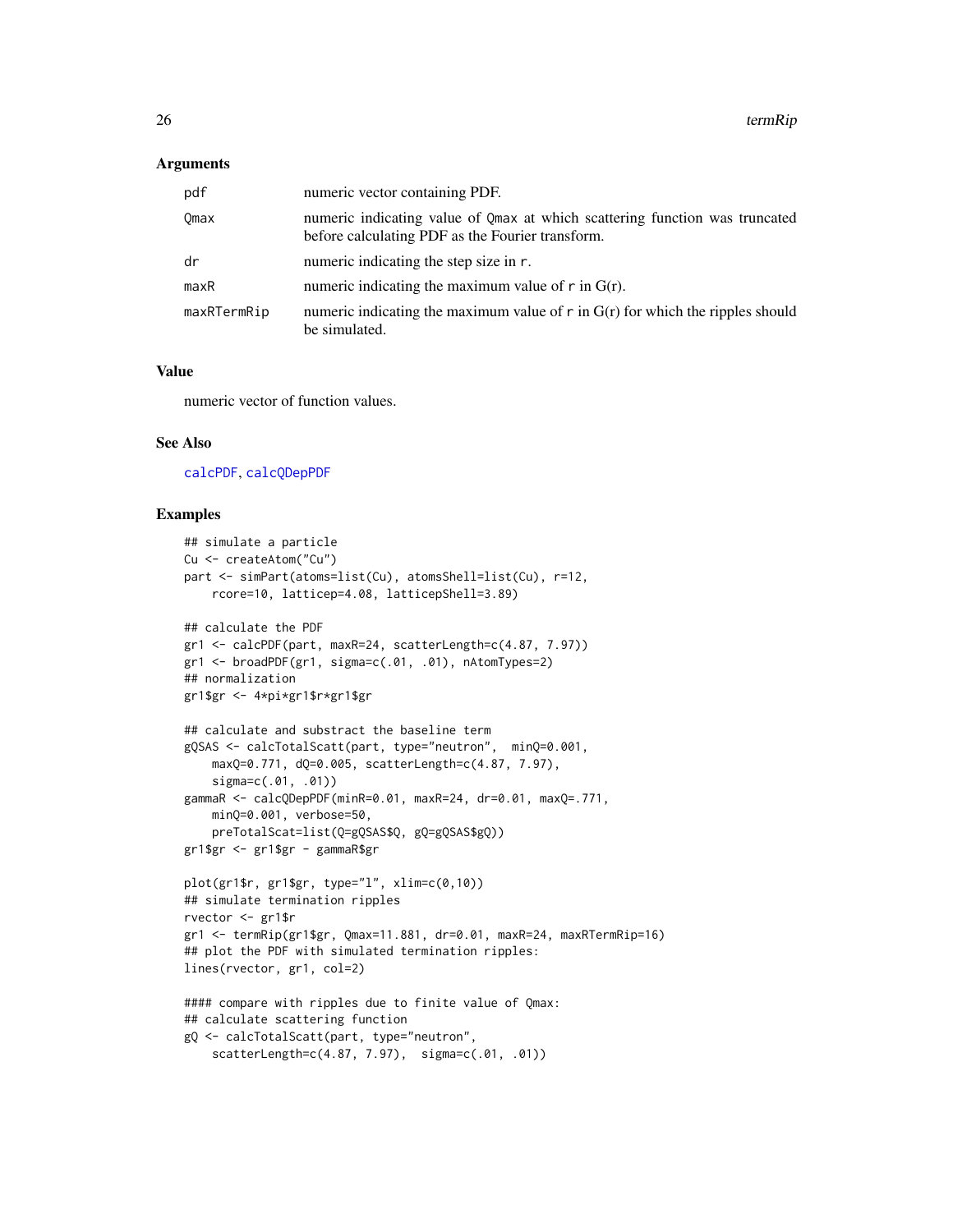# termRip 27

```
## set Qmax to a value between 11 and 13 at which scattering function reaches
## minimum:
t1 <- which(gQ$Q > 11)[1]
t2 <- which(gQ$Q > 13)[1]
cut <- gQ$Q[t1:t2][which(abs(gQ$gQ[t1:t2])
    ==min(abs(gQ$gQ[t1:t2]) ))[1]]
## calculate Q-dependent PDF
gr3 <- calcQDepPDF(minR=0.01, maxR=24, dr=0.01, minQ=.771,
    maxQ=cut, verbose=50, preTotalScat=list(Q=gQ$Q, gQ=gQ$gQ))
## add Q-dependent PDF to plot:
lines(gr3$r, gr3$gr, col=4)
legend(5,7,c("PDF as returned by calcPDF", "PDF with simulated
    termination ripples", "PDF as Fourier transform"), lty=1,
    col=c(1,2,4))
```